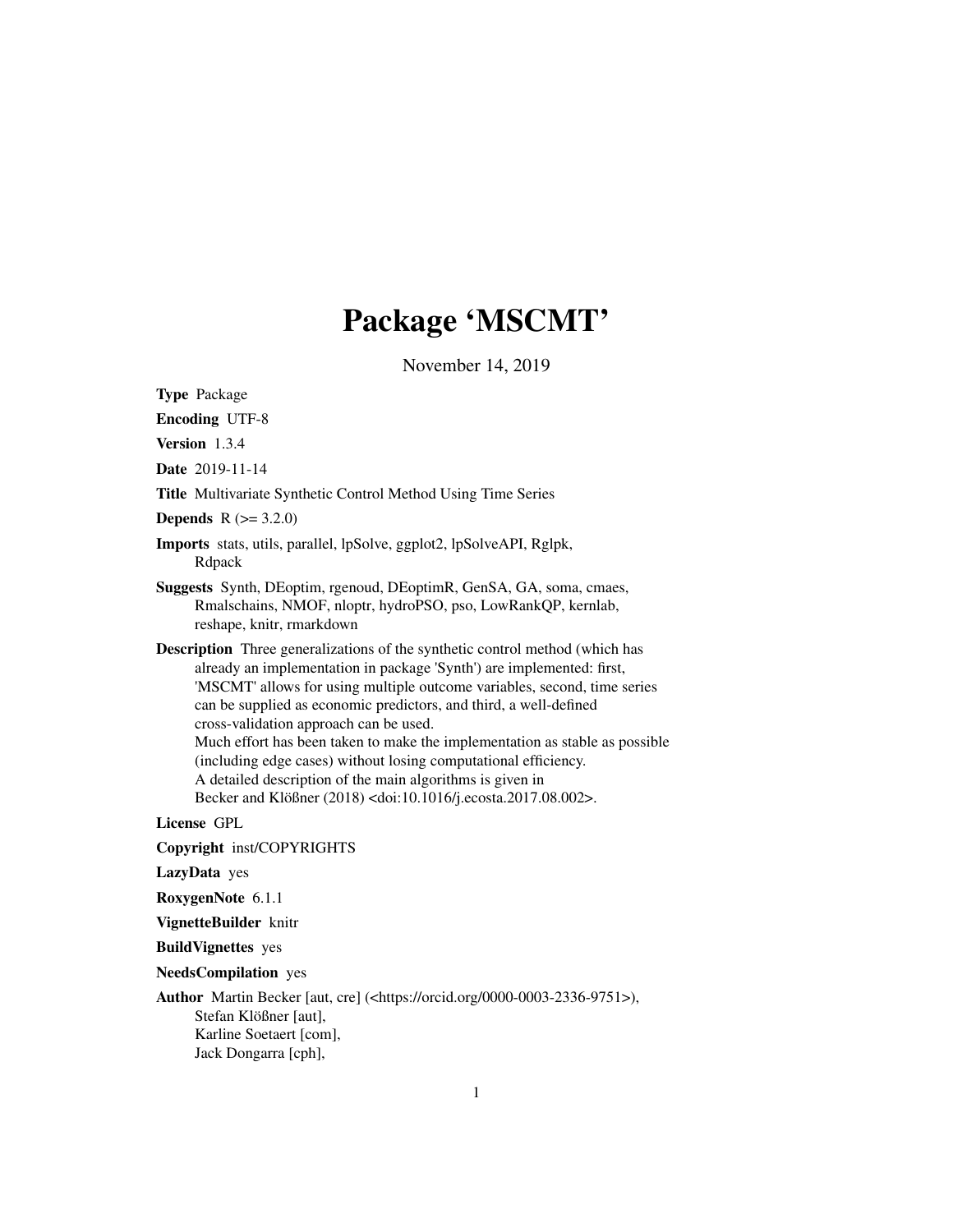#### <span id="page-1-0"></span>2 compare that the compare of the compare of the compare of the compare of the compare of the compare of the compare of the compare of the compare of the compare of the compare of the compare of the compare of the compare

R.J. Hanson [cph], K.H. Haskell [cph], Cleve Moler [cph], LAPACK authors [cph]

Maintainer Martin Becker <martin.becker@mx.uni-saarland.de>

Repository CRAN

Date/Publication 2019-11-14 11:00:05 UTC

# R topics documented:

| $listFromLong \dots \dots \dots \dots \dots \dots \dots \dots \dots \dots \dots \dots \dots \dots \dots \dots$ |  |  |  |  |  |  |  |  |  |  |  |  |  |  |  |  |  |  |  |
|----------------------------------------------------------------------------------------------------------------|--|--|--|--|--|--|--|--|--|--|--|--|--|--|--|--|--|--|--|
|                                                                                                                |  |  |  |  |  |  |  |  |  |  |  |  |  |  |  |  |  |  |  |
|                                                                                                                |  |  |  |  |  |  |  |  |  |  |  |  |  |  |  |  |  |  |  |
|                                                                                                                |  |  |  |  |  |  |  |  |  |  |  |  |  |  |  |  |  |  |  |
|                                                                                                                |  |  |  |  |  |  |  |  |  |  |  |  |  |  |  |  |  |  |  |
|                                                                                                                |  |  |  |  |  |  |  |  |  |  |  |  |  |  |  |  |  |  |  |
|                                                                                                                |  |  |  |  |  |  |  |  |  |  |  |  |  |  |  |  |  |  |  |
|                                                                                                                |  |  |  |  |  |  |  |  |  |  |  |  |  |  |  |  |  |  |  |

compare *Compare MSCMT estimation results*

### Description

compare collects estimation results from [mscmt](#page-10-1) for comparison purposes.

#### Usage

 $compare(\ldots, auto.name.prefix = "")$ 

#### **Arguments**

... Objects of class "mscmt" or (a) list(s) containing objects of class "mscmt".

auto.name.prefix

A character string (default: "") internally used to facilitate automatic naming in nested lists of unnamed estimation results.

# Details

compare collects (potentially many) estimation results from [mscmt](#page-10-1) in a special object of class "mscmt", which includes a component "comparison" where the different estimation results are aggregated. This aggregated information is used by the [ggplot.mscmt](#page-3-1) and [print.mscmt](#page-18-1) methods to present summaries of the different results.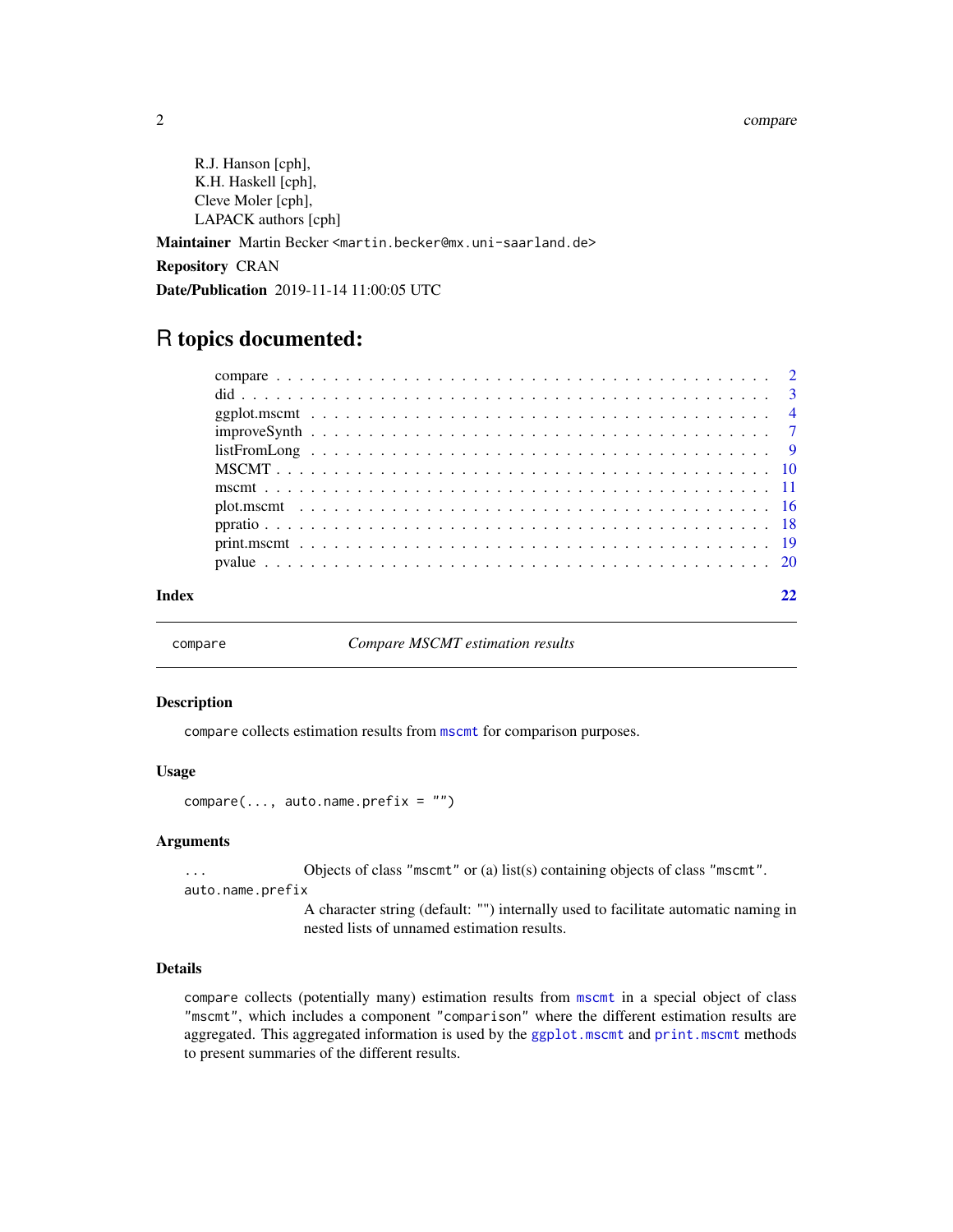# <span id="page-2-0"></span>Value

An object of class "mscmt", which itself contains the individual estimation results as well as a component "comparison" with aggregated information.

did *Difference-in-difference estimator based on SCM*

# Description

did calculates difference-in-difference estimators based on SCM.

#### Usage

```
did(x, what, range, pre, range, post, alternative = c("two.sided", "less","greater"), exclude.ratio = Inf)
```
# Arguments

| X             | An object of class "mscmt", usually obtained as the result of a call to function<br>mscmt.                                                                                                                                                                  |
|---------------|-------------------------------------------------------------------------------------------------------------------------------------------------------------------------------------------------------------------------------------------------------------|
| what          | A character vector. Name of the variable to be considered. If missing, the (first)<br>dependent variable will be used.                                                                                                                                      |
| range.pre     | A vector of length 2 defining the range of the pre-treatment period with start and<br>end time given as                                                                                                                                                     |
|               | • annual dates, if the format of start/end time is "dddd", e.g. "2016",<br>• quarterly dates, if the format of start/end time is "ddddQd", e.g. "2016Q1",<br>• monthly dates, if the format of start/end time is "dddd?dd", e.g. "2016/03"<br>or "2016-10", |
|               | corresponding to the format of the respective column of the times. dep argu-<br>ment of mscmt. If missing, the corresponding column of times.dep will be<br>used.                                                                                           |
| range.post    | A vector of length 2 defining the range of the post-treatment period with start<br>and end time given as                                                                                                                                                    |
|               | • annual dates, if the format of start/end time is "dddd", e.g. "2016",<br>• quarterly dates, if the format of start/end time is "ddddQd", e.g. "2016Q1",<br>• monthly dates, if the format of start/end time is "dddd?dd", e.g. "2016/03"<br>or "2016-10", |
|               | corresponding to the format of the respective column of the times. dep argu-<br>ment of mscmt. Will be guessed if missing.                                                                                                                                  |
| alternative   | A character string giving the alternative of the test. Either "two sided" (de-<br>fault), "less", or "greater".                                                                                                                                             |
| exclude.ratio | A numerical scalar (default: Inf). When calculating the p-value, control units<br>with an average pre-treatment gap of more then exclude.ratio times the aver-<br>age pre-treatment gap of the treated unit are excluded from the analysis.                 |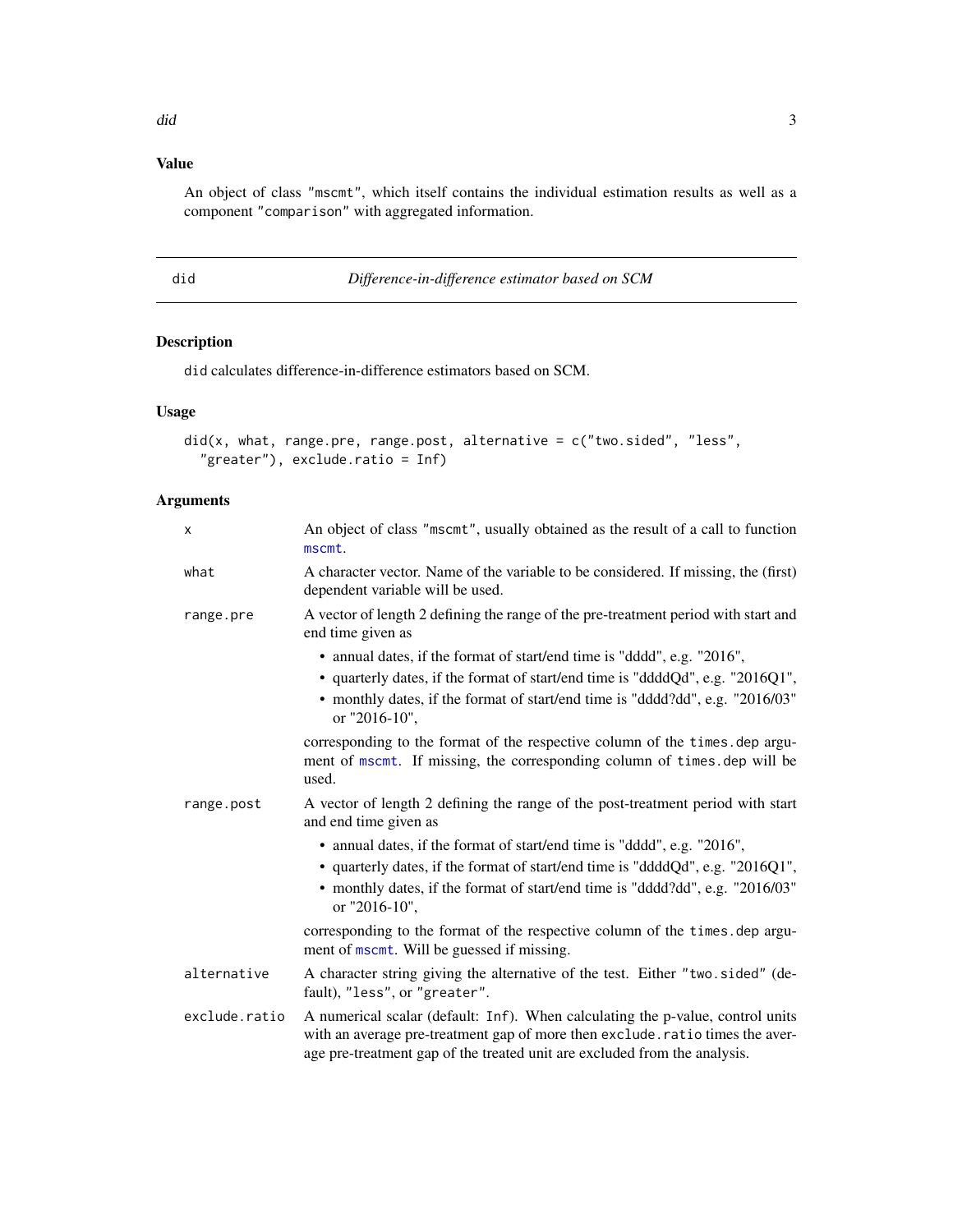#### <span id="page-3-0"></span>Details

did calculates difference-in-difference estimators with corresponding p-values (if results of a placebo study are present) based on the Synthetic Control Method.

#### Value

A list with components effect.size, average.pre and average.post. If x contains the results of a placebo study, three components p.value, rank, and excluded (with the names of the excluded units) are included additionally.

#### Examples

```
## Not run:
## for an example, see the main package vignette:
vignette("WorkingWithMSCMT",package="MSCMT")
```
## End(Not run)

<span id="page-3-1"></span>ggplot.mscmt *Plotting Results of mscmt with ggplot2*

#### **Description**

ggplot.mscmt plots results of [mscmt](#page-10-1) based on [ggplot](#page-0-0).

#### Usage

```
## S3 method for class 'mscmt'
ggplot(x, what, type = c("gaps", "comparison",
 "placebo.gaps", "placebo.data", "p.value"), treatment.time,
 zero.line = TRUE, ylab, xlab = "Date", main, col, lty, lwd,
 legend = TRUE, bw = FALSE, date.format, unit.name,
 full.legend = TRUE, include.smooth = FALSE, include.mean = FALSE,
 include.synth = FALSE, draw.estwindow = TRUE, what.set,
 limits = NULL, alpha = 1, alpha.min = 0.1, exclude.units = NULL,
 exclude.ratio = Inf, ratio.type = c("rmspe", "mspe"),
 alternative = c("two.sided", "less", "greater"), draw.points = TRUE,
 control.name = "control units", size = 1,
 treated.name = "treated unit", labels = c("actual data",
 "synthsized data"))
```
#### Arguments

x An object of class "mscmt", usually obtained as the result of a call to function [mscmt](#page-10-1).

what A character vector. Name(s) of the variables to be plotted. If missing, the (first) dependent variable will be used.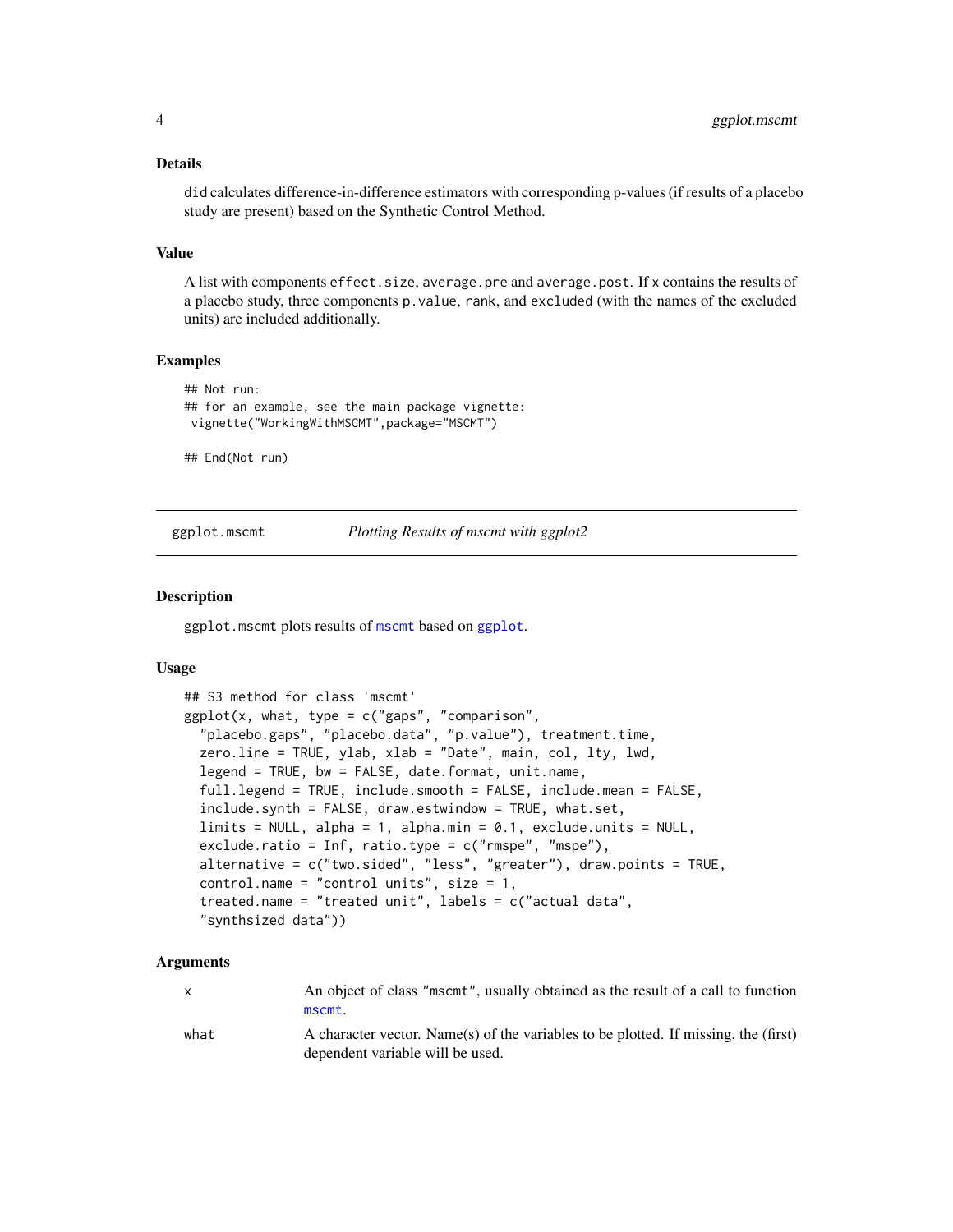<span id="page-4-0"></span>

| type         | A character scalar denoting the type of the plot containing either "gaps", "comparison",<br>"placebo.gaps", "placebo.data", or "p.value". Partial matching allowed,<br>defaults to "placebo.gaps", if results of a placebo study are present, and to<br>"gaps", else.                                                                                                    |
|--------------|--------------------------------------------------------------------------------------------------------------------------------------------------------------------------------------------------------------------------------------------------------------------------------------------------------------------------------------------------------------------------|
|              | treatment.time An optional scalar (numeric, character, or Date) giving the treatment time. If<br>treatment. time is numeric, Jan 01 of that year will be used. If treatment. time<br>is a character string, it will be converted to a Date and must thus be in an unam-<br>biguous format. A vertical dotted line at the given point in time is included in<br>the plot. |
| zero.line    | A logical scalar. If TRUE (default), a horizontal dotted line (at zero level) is<br>plotted for "gaps" and "placebo.gaps" plots.                                                                                                                                                                                                                                         |
| ylab         | Optional label for the y-axis, automatically generated if missing.                                                                                                                                                                                                                                                                                                       |
| xlab         | Optional label for the x-axis, defaults to "Date".                                                                                                                                                                                                                                                                                                                       |
| main         | Optional main title for the plot, automatically generated if missing.                                                                                                                                                                                                                                                                                                    |
| col          | Optional character vector with length 1 (for gaps plots) or 2 (for all other plot<br>types). For comparison plots, col contains the colours for the actual and syn-<br>thesized data, for placebo.plots (with full.legend==FALSE), col contains the<br>colours for the treated unit and the control units. Automatically generated if<br>missing.                        |
| lty          | Optional numerical vector with length 1 (for gaps plots) or 2 (for all other plot<br>types). For comparison plots, 1ty contains the linetypes for the actual and syn-<br>thesized data, for placebo.plots (with full.legend==FALSE), col contains the<br>linetypes for the treated unit and the control units. Automatically generated if<br>missing.                    |
| lwd          | Optional numerical vector with length 1 (for gaps plots) or 2 (for all other plot<br>types). For comparison plots, 1ty contains the linewidths for the actual and<br>synthesized data, for placebo.plots (with full.legend==FALSE), col contains<br>the linewidths for the treated unit and the control units. Automatically generated<br>if missing.                    |
| legend       | A logical scalar. If TRUE (default), a legend is included in the plot.                                                                                                                                                                                                                                                                                                   |
| bw           | A logical scalar. If FALSE (default), the automatically generated colours and line<br>types are optimized for a colour plot, if TRUE, the automatic colours and line<br>types are set for a black and white plot.                                                                                                                                                        |
| date.format  | A character string giving the format for the tick labels of the x axis as docu-<br>mented in strptime. Defaults to "%b %y" or "%Y", depending on the granularity<br>of the data.                                                                                                                                                                                         |
| unit.name    | A character string with the title of the legend for comparison and placebo plots.<br>Defaults to "Estimation" for comparison and "Unit" for placebo plots.                                                                                                                                                                                                               |
| full.legend  | A logical scalar. If TRUE (default), a full legend of all units (donors) is con-<br>structed. If FALSE, only the treated and the control units are distinguished.                                                                                                                                                                                                        |
|              | include. smooth A logical scalar. If TRUE, a geometric smoother based on the control units is<br>added to placebo plots. Default: FALSE.                                                                                                                                                                                                                                 |
| include.mean | A logical scalar. If TRUE, the arithmetic mean of all control units is added to<br>placebo plots. Default: FALSE.                                                                                                                                                                                                                                                        |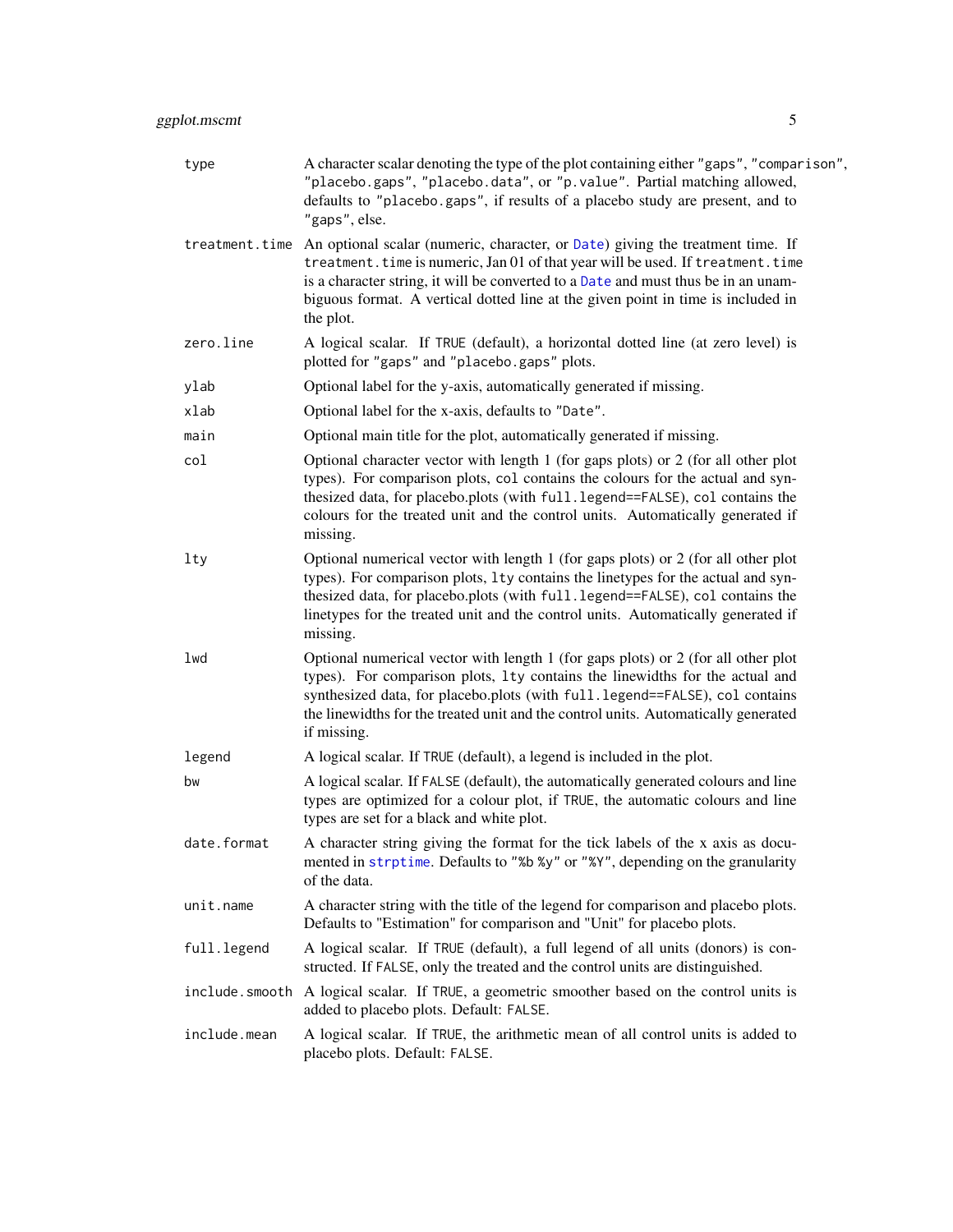- <span id="page-5-0"></span>include.synth A logical scalar. If TRUE, the synthesized data for the treated unit are added to plots of type "placebo.data". Defaults to FALSE.
- draw.estwindow A logical scalar. If TRUE (default), the time range containing all optimization periods is shaded in the corresponding plots.
- what.set An optional character string for a convenient selection of multiple variables. Accepted values are "dependents", "predictors", and "all", which collects all dependent, all predictor, or all variables of both types, respectively. Overrides parameter what (if the latter is present).
- limits An optional vector of length 2 giving the range of the plot or NULL. If limits is numeric, Jan 01 of the corresponding years will be used. If limits is of type character, both strings will be converted to Dates (via [as.Date](#page-0-0)) and must thus be in an unambiguous format.
- alpha Either a numerical scalar, a numerical vector of length corresponding to the number of units, or the character string "auto". If alpha is a numerical scalar (default with value 1), a fixed value for the alpha channel (transparency) is included for all units in placebo plots. If alpha is numeric and has length corresponding to the number of units, these values are assigned as alpha channel to the individual units. If "auto", the alpha channel information is obtained from the w weights of the control units.
- alpha.min A numerical scalar (default: 0.1). If alpha is set to "auto", the individual alpha channel information for control unit i is set to alpha.min + (1-alpha.min)  $*$ w[i].
- exclude.units An optional (default: NULL) character vector with names for control units which shall be excluded from placebo plots and p-value calculations.
- exclude.ratio A numeric scalar (default: Inf). Control units with a pre-treatment (r)mspe of more than exclude.ratio times the pre-treatment (r)mspe of the treated unit are excluded from placebo plots and p-value calculations.
- ratio.type A character string. Either rmspe (default) or mspe. Selects whether root mean squared errors or mean squared errors are considered for the exclusion of control units (see exclude.ratio).
- alternative A character string giving the alternative of the test for plots of type "p.value". Either "two.sided" (default), "less", or "greater".
- draw.points A logical scalar. If TRUE (default), points are added to the line plots to enhance visibility.
- control.name A character string for the naming of the non-treated units in placebo plots. Defaults to "control units".
- size A numerical scalar (default: 1). If draw.points is TRUE (default), size specifies the size of the points.
- treated.name A character string giving the label for the treated unit. Defaults to "treated unit".
- labels A character vector of length 2 giving the labels for the actual and synthesized data. Defaults to c("actual data","synthsized data").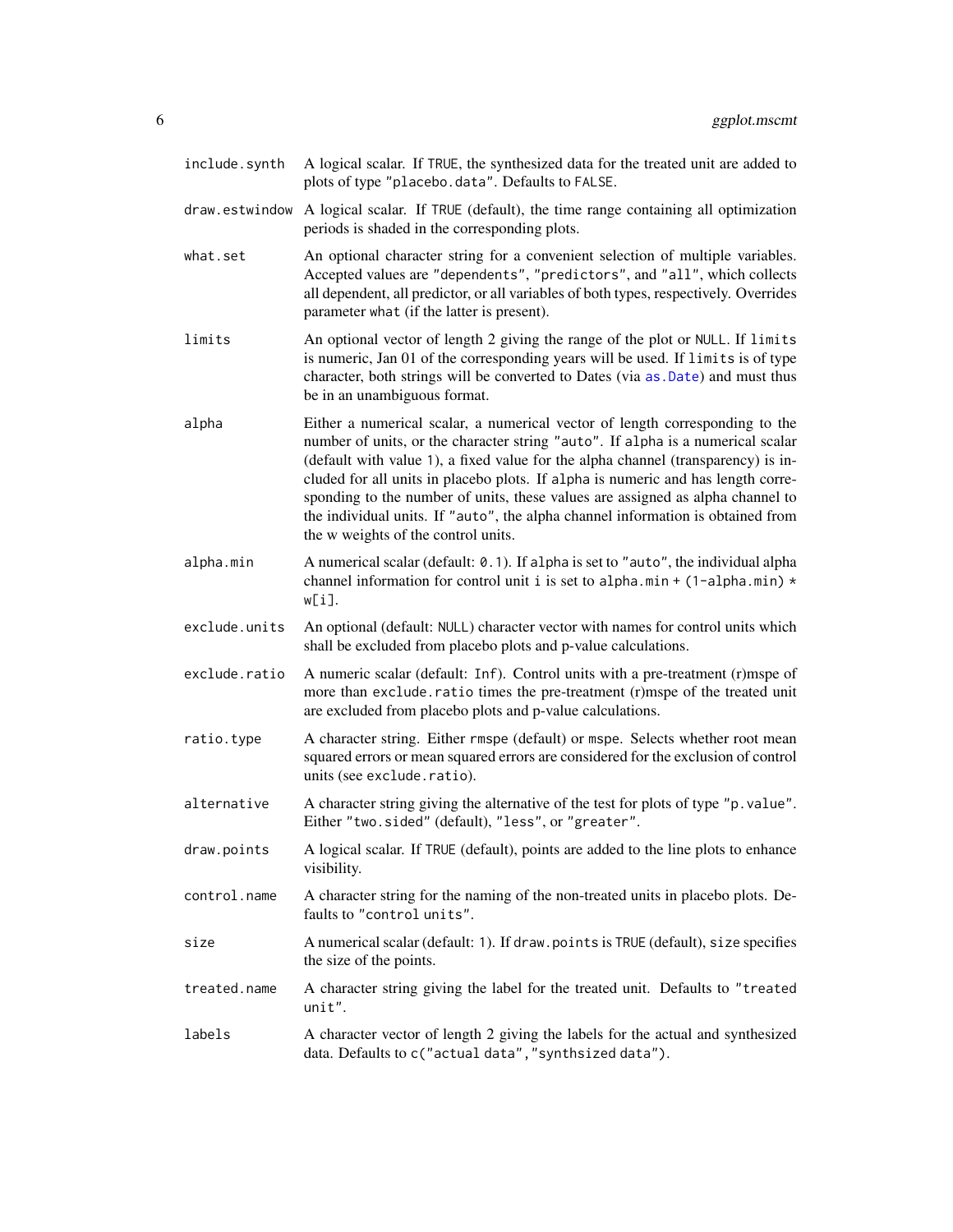### <span id="page-6-0"></span>improveSynth 7

#### Details

A unified plot method for gaps plots, comparison of treated and synthetic values, as well as plots for placebo studies, based on [ggplot](#page-0-0). [ggplot.mscmt](#page-3-1) is the preferred plot method and has more functionality than [plot.mscmt](#page-15-1).

# Value

An object of class [ggplot](#page-0-0).

improveSynth *Check (and Improve) Results of Package Synth*

#### Description

improveSynth checks the results of [synth](#page-0-0) for feasibility and optimality and tries to find a better solution.

#### Usage

```
improveSynth(synth.out, dataprep.out, lb = 1e-08, tol = 1e-05,
 verbose = TRUE, seed = 1, ...)
```
#### Arguments

| synth.out    | A result of synth from package 'Synth'.                                                                                                                                                                                                                                 |
|--------------|-------------------------------------------------------------------------------------------------------------------------------------------------------------------------------------------------------------------------------------------------------------------------|
| dataprep.out | The input of function synth which led to synth.out.                                                                                                                                                                                                                     |
| 1b           | A numerical scalar (default: $1e-8$ ), corresponding to the lower bound for the<br>outer optimization.                                                                                                                                                                  |
| tol          | A numerical scalar (default: 1e-5). If the relative *and* absolute improvement<br>of $\log x$ , $\nu$ and $\log x$ , $\nu$ , respectively, exceed tol, this is reported (if verbose is<br>TRUE). Better optima are always looked for (independent of the value of tol). |
| verbose      | A logical scalar. Should the ouput be verbose (defaults to TRUE).                                                                                                                                                                                                       |
| seed         | A numerical vector or NULL. See the corresponding documentation for mscmt.<br>Defaults to 1 in order to provide reproducibility of the results.                                                                                                                         |
| $\ddots$     | Further arguments to mscmt. Supported arguments are check.global, inner.optim,<br>inner.opar, outer.optim, and outer.opar.                                                                                                                                              |

#### Details

Performing SCM means solving a nested optimization problem. Depending on the validity of the results of the inner optimization, SCM may produce

• invalid or infeasible results, if the vector w of donor weights reported as the result of the inner optimization is in fact not optimal, ie. produces too large loss.w,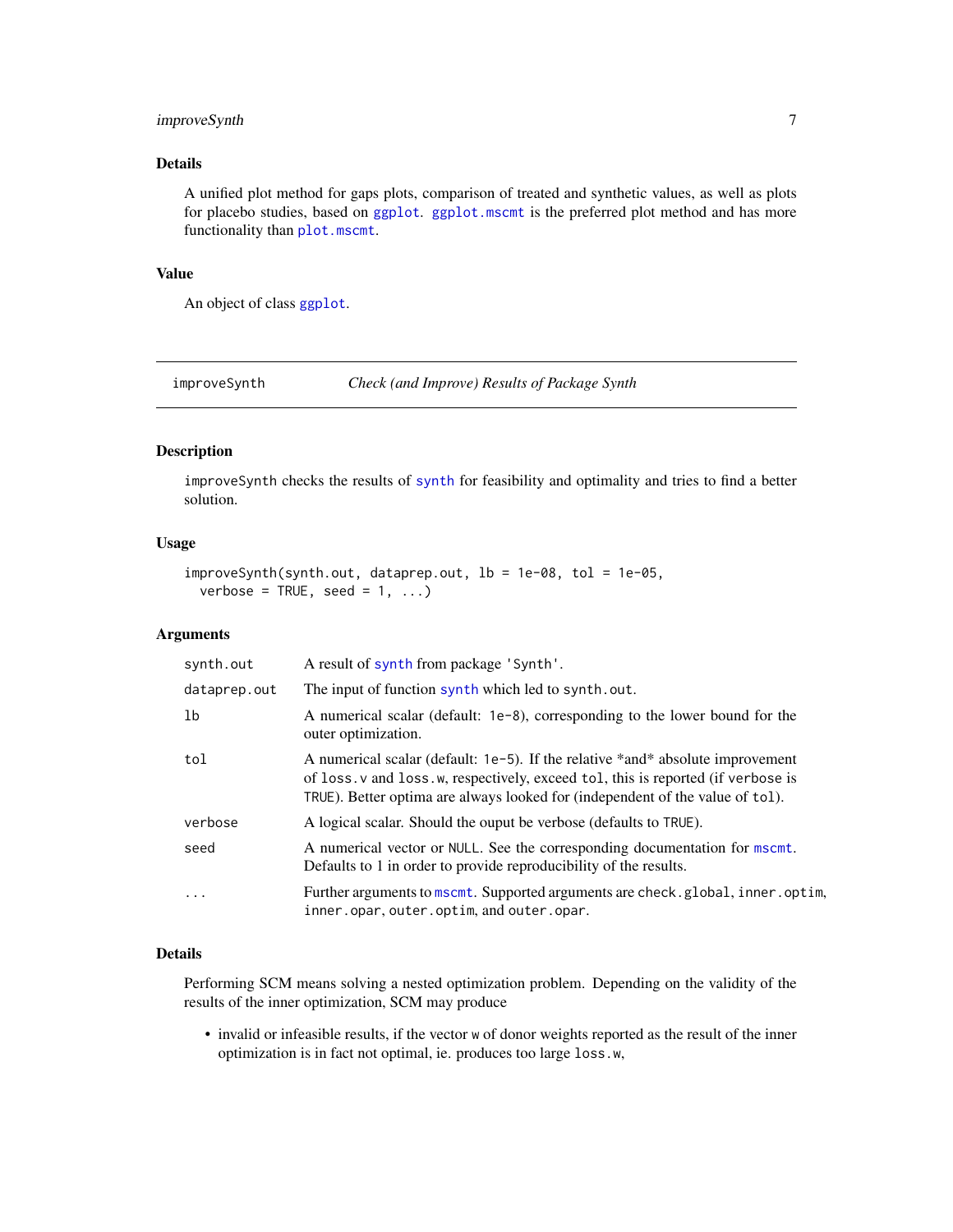• suboptimal results, if the vector v of predictor weights reported as the result of the outer optimization is in fact not optimal (which may be caused by shortcomings of the inner optimization).

improveSynth first checks synth.out for feasibility and then tries to find a feasible and optimal solution by applying the optimization methods of package MSCMT to dataprep.out (with default settings, more flexibility will probably be added in a future release).

#### Value

An updated version of synth.out, where solution.v, solution.w, loss.v, and loss.w are replaced by the optimum obtained by package 'MSCMT' and all other components of synth.out are removed.

#### Examples

```
## Not run:
## check whether package 'Synth' is available
if (require("Synth")) {
## process first example of function "synth" in package 'Synth'
## (comments are removed):
 data(synth.data)
 dataprep.out<-
    dataprep(
    foo = synth.data,
    predictors = c("X1", "X2", "X3"),
    predictors.op = "mean",
     dependent = "Y"unit.variable = "unit.num",
     time.variable = "year",
     special.predictors = list(
       list("Y", 1991, "mean"),
       list("Y", 1985, "mean"),
       list("Y", 1980, "mean")
                              ),
     treatment.identifier = 7,
     controls.identifier = c(29, 2, 13, 17, 32, 38),
     time.predictors.prior = c(1984:1989),
     time.optimize.ssr = c(1984:1990),
     unit.names.variable = "name",
     time.plot = 1984:1996
     )
 synth.out <- synth(dataprep.out)
## check and (try to) improve these results:
  synth2.out <- improveSynth(synth.out,dataprep.out)
}
## End(Not run)
```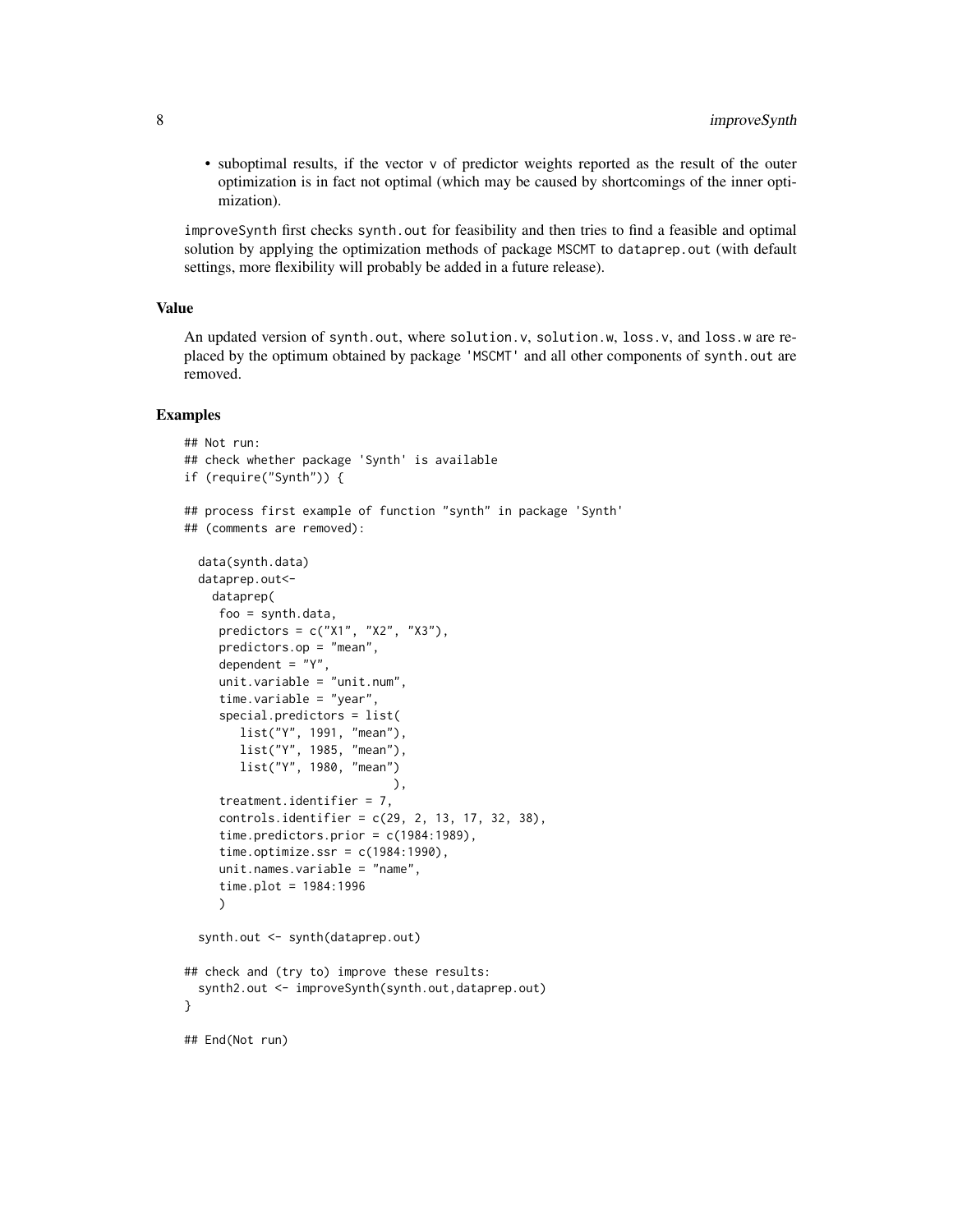<span id="page-8-1"></span><span id="page-8-0"></span>

#### Description

listFromLong converts long to list format.

#### Usage

```
listFromLong(foo, unit.variable, time.variable,
 unit.names.variable = NULL, exclude.columns = NULL)
```
#### Arguments

| foo                 | A data. frame containing the data in "long" format.                                                                                                                                                                                                  |
|---------------------|------------------------------------------------------------------------------------------------------------------------------------------------------------------------------------------------------------------------------------------------------|
| unit.variable       | Either a numeric scalar with the column number (in foo) containing the units or<br>a character scalar with the corresponding column name in foo.                                                                                                     |
| time.variable       | Either a numeric scalar with the column number (in foo) containing the times<br>or a character scalar with the corresponding column name in foo.                                                                                                     |
| unit.names.variable |                                                                                                                                                                                                                                                      |
|                     | Optional. If not NULL, either a numeric scalar with the column number (in foo)<br>containing the unit names or a character scalar with the corresponding column<br>name in foo. Must match with the units defined by unit variable (if not<br>NULL). |
| exclude.columns     |                                                                                                                                                                                                                                                      |
|                     | Optional (defaults to NULL). Numeric vector with column numbers of foo to be<br>excluded from the conversion.                                                                                                                                        |

#### Details

listFromLong is a convenience function to convert long format (in a [data.frame](#page-0-0), as used by package 'Synth') to list format, where data is stored as a list of matrices.

Most parameter names are named after their equivalents in the [dataprep](#page-0-0) function of package 'Synth'.

#### Value

A list of matrices with rows corresponding to the times and columns corresponding to the unit (or unit names, respectively) for all columns of foo which are neither excluded nor have a special role as time, unit, or unit names variable.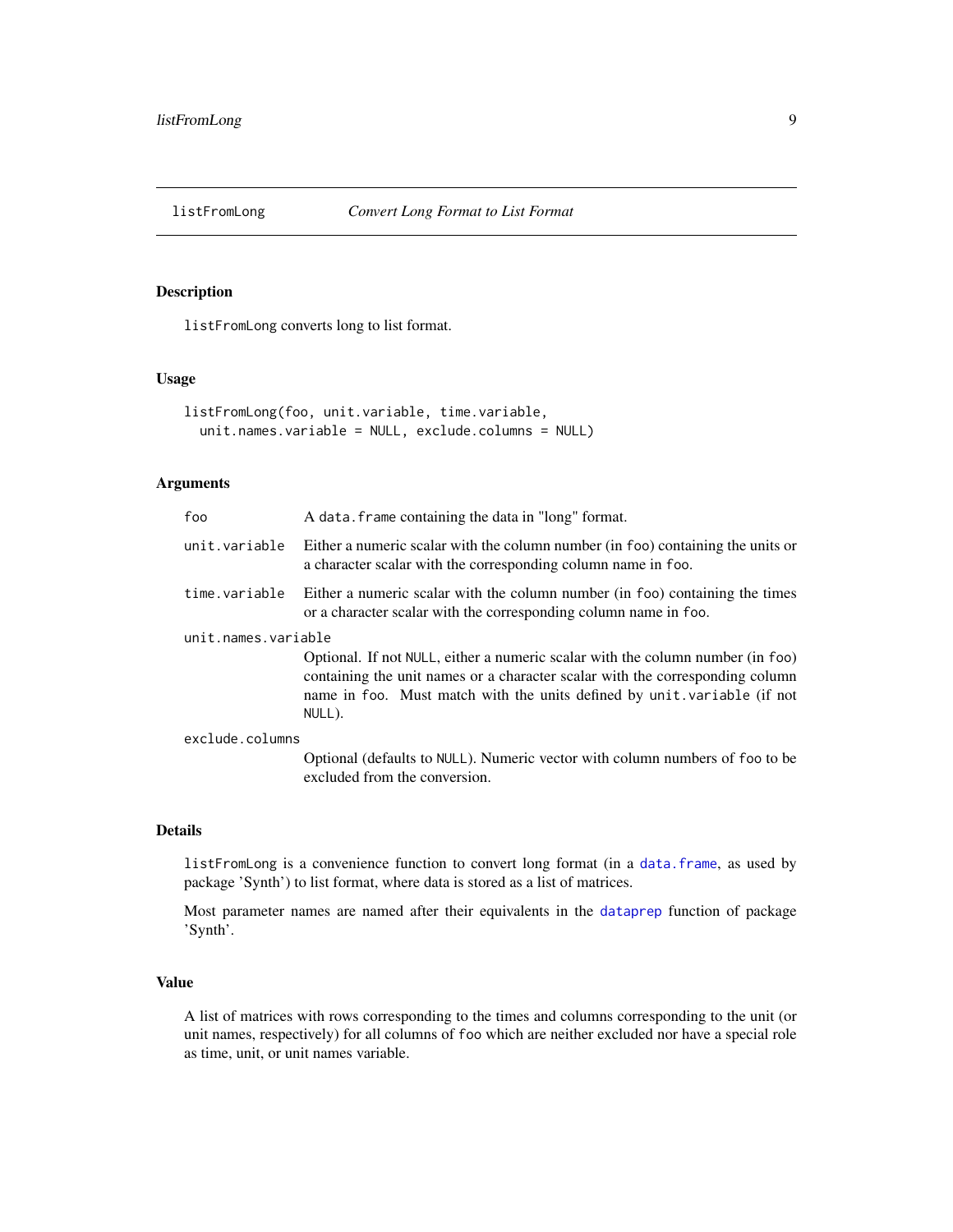#### Examples

```
if (require("Synth")) {
 data(basque)
 Basque <- listFromLong(basque, unit.variable="regionno",
                         time.variable="year",
                         unit.names.variable="regionname")
 names(Basque)
 head(Basque$gdpcap)
}
```
MSCMT *Multivariate Synthetic Control Method Using Time Series*

#### Description

MSCMT implements the Multivariate Synthetic Control Method Using Time Series.

#### Details

MSCMT implements three generalizations of the synthetic control method (which has already an implementation in package 'Synth'):

- 1. it allows for using multiple outcome variables,
- 2. time series can be supplied as economic predictors,
- 3. a well-defined cross-validation approach can be used.

Much effort has been taken to make the implementation as stable as possible (including edge cases) without losing computational efficiency.

#### References

Abadie A, Gardeazabal J (2003). "The Economic Costs of Conflict: A Case Study of the Basque Country." *The American Economic Review*, 93(1), 113-132. <http://dx.doi.org/10.1257/000282803321455188>.

Abadie A, Diamond A, Hainmueller J (2010). "Synthetic Control Methods for Comparative Case Studies: Estimating the Effect of California's Tobacco Control Program." *Journal of the American Statistical Association*, 105(490), 493–505. <http://dx.doi.org/10.1198/jasa.2009.ap08746>.

Becker M, Klößner S (2018). "Fast and Reliable Computation of Generalized Synthetic Controls." *Econometrics and Statistics*, 5, 1–19. <https://doi.org/10.1016/j.ecosta.2017.08.002>.

Becker M, Klößner S, Pfeifer G (2018). "Cross-Validating Synthetic Controls." *Economics Bulletin*, 38, 603-609. Working Paper, [http://www.accessecon.com/Pubs/EB/2018/Volume38/](http://www.accessecon.com/Pubs/EB/2018/Volume38/EB-18-V38-I1-P58.pdf) [EB-18-V38-I1-P58.pdf](http://www.accessecon.com/Pubs/EB/2018/Volume38/EB-18-V38-I1-P58.pdf).

Klößner S, Pfeifer G (2015). "Synthesizing Cash for Clunkers: Stabilizing the Car Market, Hurting the Environment." Verein für Socialpolitik/German Economic Association. [https://ideas.](https://ideas.repec.org/p/zbw/vfsc15/113207.html) [repec.org/p/zbw/vfsc15/113207.html](https://ideas.repec.org/p/zbw/vfsc15/113207.html).

<span id="page-9-0"></span>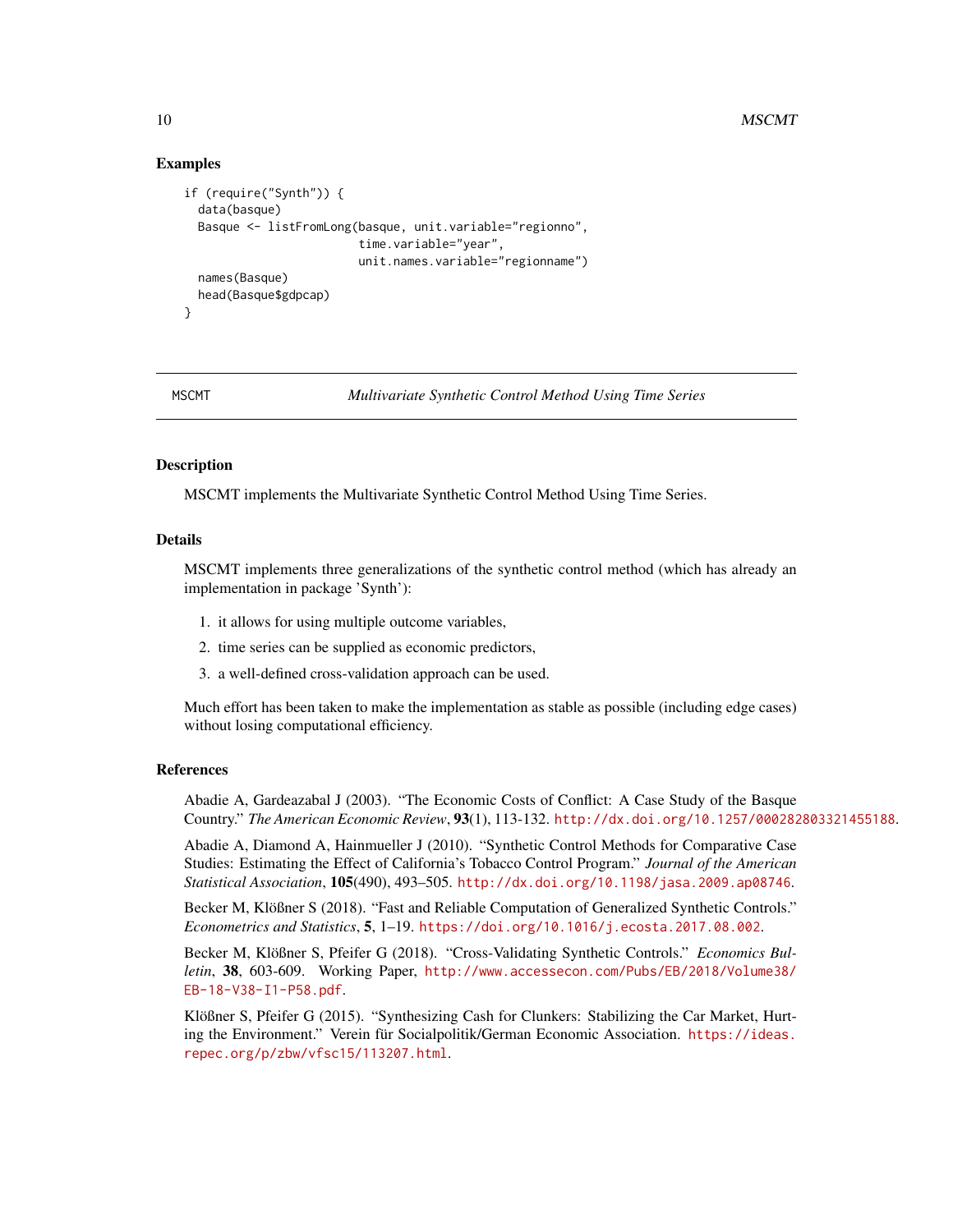#### <span id="page-10-0"></span> $\frac{11}{11}$

#### Examples

```
## Not run:
## for examples, see the package vignettes:
browseVignettes(package="MSCMT")
```
## End(Not run)

<span id="page-10-1"></span>mscmt *Multivariate SCM Using Time Series*

#### **Description**

mscmt performs the Multivariate Synthetic Control Method Using Time Series.

#### Usage

```
mscmt(data, treatment.identifier = NULL, controls.identifier = NULL,
  times.dep = NULL, times.pred = NULL, agg.fns = NULL,
  placebo = FALSE, placebo.with.treated = FALSE, univariate = FALSE,
  univariate.with.dependent = FALSE, check.global = TRUE,
  inner.optim = "wnnlsOpt", inner.opar = list(),
  outer.optim = "DEoptC", outer.par = list(), outer.opar = list(),
  std.v = c("sum", "mean", "min", "max"), alpha = NULL, beta = NULL,
  gamma = NULL, return.ts = TRUE, single.v = FALSE, verbose = TRUE,
  debug = FALSE, seed = NULL, cl = NULL,times.pred.training = NULL, times.dep.validation = NULL,
  v.\text{special} = \text{integer}(), cv.\text{alpha} = 0, spec.\text{search}.treated = FALSE,
  spec.search.placebos = FALSE)
```
#### Arguments

data Typically, a list of matrices with rows corresponding to times and columns corresponding to units for all relevant features (dependent as well as predictor variables, identified by the list elements' names). This might be the result of converting from a [data.frame](#page-0-0) by using function [listFromLong](#page-8-1).

> For convenience, data may alternatively be the result of function [dataprep](#page-0-0) of package 'Synth'. In this case, the parameters treatment.identifier, controls.identifier, times.dep, times.pred, and agg.fns are ignored, as these input parameters are generated automatically from data. The parameters univariate, alpha, beta, and gamma are ignored by fixing them to their defaults. Using results of [dataprep](#page-0-0) is experimental, because the automatic generation of input parameters may fail due to lack of information contained in results of [dataprep](#page-0-0).

treatment.identifier

A character scalar containing the name of the treated unit. Must be contained in the column names of the matrices in data.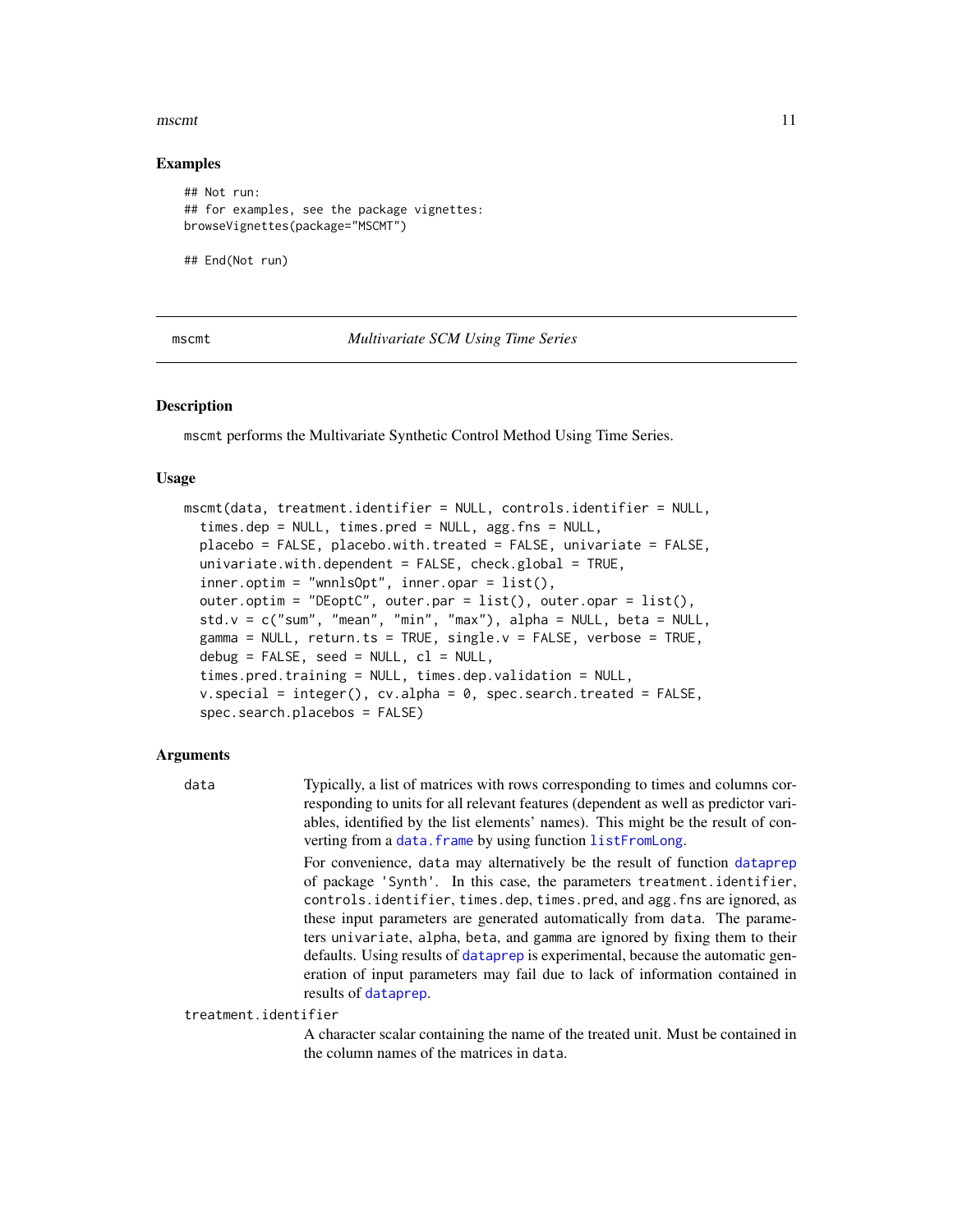| controls.identifier       |                                                                                                                                                                                                                                                                                                                                                                                                                                          |
|---------------------------|------------------------------------------------------------------------------------------------------------------------------------------------------------------------------------------------------------------------------------------------------------------------------------------------------------------------------------------------------------------------------------------------------------------------------------------|
|                           | A character vector containing the names of at least two control units. Entries<br>must be contained in the column names of the matrices in data.                                                                                                                                                                                                                                                                                         |
| times.dep                 | A matrix with two rows (containing start times in the first and end times in the<br>second row) and one column for each dependent variable, where the column<br>names must exactly match the names of the corresponding dependent variables.<br>A sequence of dates with the given start and end times of                                                                                                                                |
|                           | • annual dates, if the format of start/end time is "dddd", e.g. "2016",<br>• quarterly dates, if the format of start/end time is "ddddQd", e.g. "2016Q1",<br>• monthly dates, if the format of start/end time is "dddd?dd", e.g. "2016/03"<br>or "2016-10",                                                                                                                                                                              |
|                           | will be constructed; these dates are looked for in the row names of the respective<br>matrices in data. In applications with cross-validation, times . dep belongs to<br>the main period.                                                                                                                                                                                                                                                |
| times.pred                | A matrix with two rows (containing start times in the first and end times in<br>the second row) and one column for each predictor variable, where the column<br>names must exactly match the names of the corresponding predictor variables.<br>A sequence of dates with the given start and end times of                                                                                                                                |
|                           | • annual dates, if the format of start/end time is "dddd", e.g. "2016",<br>• quarterly dates, if the format of start/end time is "ddddQd", e.g. "2016Q1",<br>• monthly dates, if the format of start/end time is "dddd?dd", e.g. "2016/03"<br>or "2016-10",                                                                                                                                                                              |
|                           | will be constructed; these dates are looked for in the row names of the respective<br>matrices in data. In applications with cross-validation, times. pred belongs to<br>the main period.                                                                                                                                                                                                                                                |
| agg.fns                   | Either NULL (default) or a character vector containing one name of an aggrega-<br>tion function for each predictor variable (i.e., each column of times. pred). The<br>character string "id" may be used as a "no-op" aggregation. Each aggregation<br>function must accept a numeric vector and return either a numeric scalar ("clas-<br>sical" MSCM) or a numeric vector (leading to MSCM*T* if length of vector is<br>at least two). |
| placebo                   | A logical scalar. If TRUE, a placebo study is performed where, apart from the<br>treated unit, each control unit is considered as treated unit in separate optimiza-<br>tions. Defaults to FALSE. Depending on the number of control units and the<br>complexity of the problem, placebo studies may take a long time to finish.                                                                                                         |
| placebo.with.treated      |                                                                                                                                                                                                                                                                                                                                                                                                                                          |
|                           | A logical scalar. If TRUE, the treated unit is included as control unit (for other<br>treated units in placebo studies). Defaults to FALSE.                                                                                                                                                                                                                                                                                              |
| univariate                | A logical scalar. If TRUE, a series of univariate SCMT optimizations is done<br>(instead of one MSCMT optimization) even if there is more than one dependent<br>variable. Defaults to FALSE.                                                                                                                                                                                                                                             |
| univariate.with.dependent | A logical scalar. If TRUE (and if univariate is also TRUE), all dependent vari-                                                                                                                                                                                                                                                                                                                                                          |
|                           | ables (contained in the column names of times.dep) apart from the current<br>(real) dependent variable are included as predictors in the series of univariate<br>SCMT optimizations. Defaults to FALSE.                                                                                                                                                                                                                                  |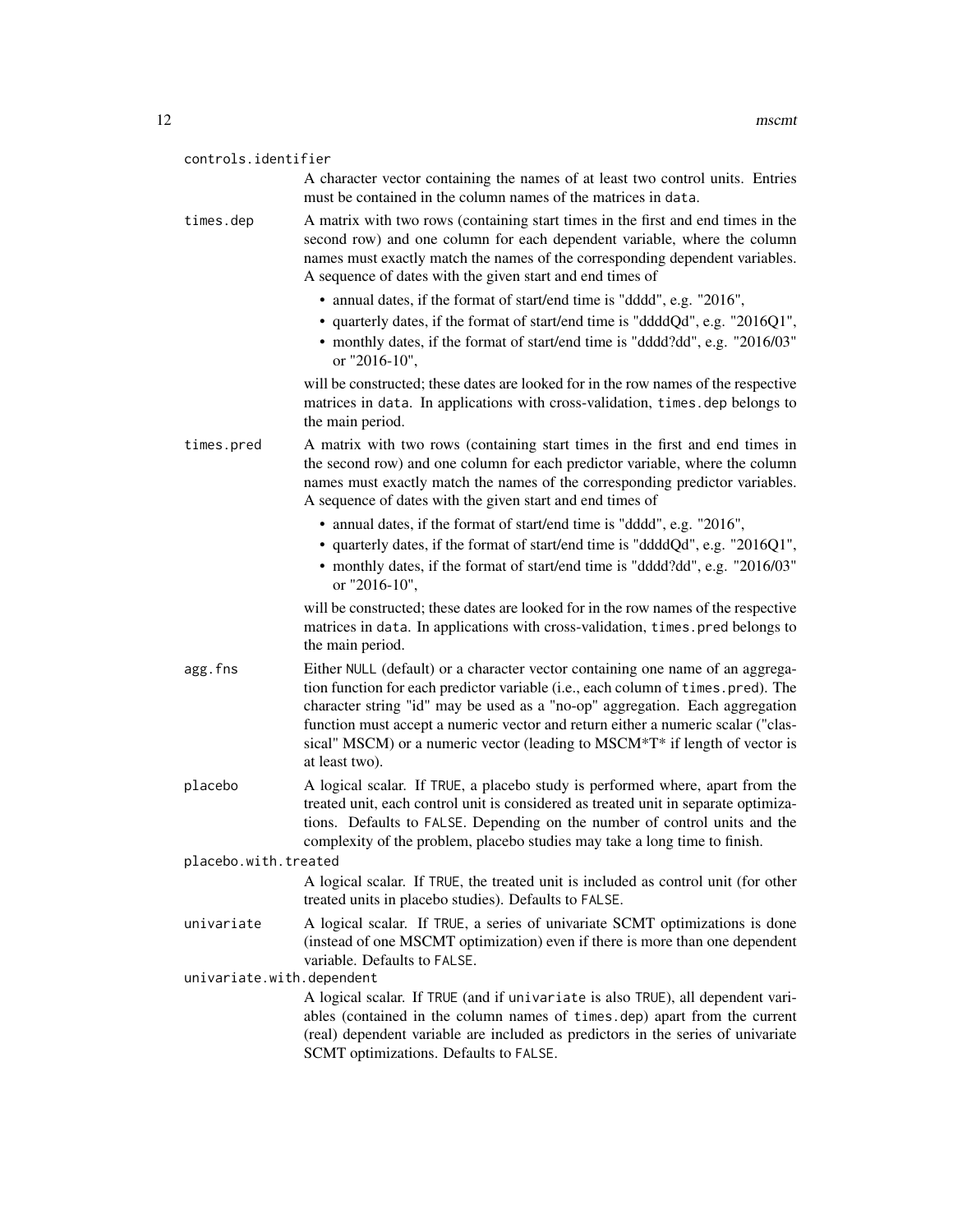#### <span id="page-12-0"></span> $\frac{13}{13}$

| check.global |                   | A logical scalar. If TRUE (default), a check for the feasibility of the unrestricted<br>outer optimum (where actually no restrictions are imposed by the predictor vari-<br>ables) is made before starting the actual optimization procedure.                                                                                                                                                                                                                                                                                                                   |  |  |  |  |  |  |
|--------------|-------------------|-----------------------------------------------------------------------------------------------------------------------------------------------------------------------------------------------------------------------------------------------------------------------------------------------------------------------------------------------------------------------------------------------------------------------------------------------------------------------------------------------------------------------------------------------------------------|--|--|--|--|--|--|
| inner.optim  |                   | A character scalar containing the name of the optimization method for the inner<br>optimization. Defaults to "wnn1s0pt", which (currently) is the only supported<br>implementation, because it outperforms all other inner optimizers we are aware<br>of. "ipopOpt", which uses ipop, and LowRankQPOpt, which uses LowRankQP as<br>inner optimizer, have experimental support for benchmark purposes.                                                                                                                                                           |  |  |  |  |  |  |
| inner.opar   |                   | A list containing further parameters for the inner optimizer. Defaults to the<br>empty list. (For "wnn1s0pt", there are no meaningful further parameters.)                                                                                                                                                                                                                                                                                                                                                                                                      |  |  |  |  |  |  |
| outer.optim  |                   | A character vector containing the name(s) of the optimization method(s) for<br>the outer optimization. Defaults to "DEoptC", which (currently) is the recom-<br>mended global optimizer. The optimizers currently supported can be found in<br>the documentation of parameter outer.opar, where the default control parame-<br>ters for the various optimizers are listed. If outer . optim has length greater than<br>1, one optimization is invoked for each outer optimizer (and, potentially, each<br>random seed, see below), and the best result is used. |  |  |  |  |  |  |
| outer.par    | general defaults: | A list containing further parameters for the outer optimization procedure. De-<br>faults to the empty list. Entries in this list may override the following hard-coded                                                                                                                                                                                                                                                                                                                                                                                          |  |  |  |  |  |  |
|              | see [1].          | • 1b=1e-8, corresponding to the lower bound for the ratio of predictor weights,<br>• opt. separate=TRUE, corresponding to an improved outer optimization where<br>each predictor is treated as the (potentially) most important predictor (i.e.<br>with maximal weight) in separate optimizations (one for each predictor),                                                                                                                                                                                                                                     |  |  |  |  |  |  |
| outer.opar   |                   | A list (or a list of lists, if outer. optim has length greater than 1) containing fur-<br>ther parameters for the outer optimizer(s). Defaults to the empty list. Entries in<br>this list may override the following hard-coded defaults for the individual opti-<br>mizers, which are quite modest concerning the computing time. dim is a variable<br>holding the problem dimension, typically the number of predictors minus one.                                                                                                                            |  |  |  |  |  |  |
| Optimizer    | Package           | <b>Default parameters</b>                                                                                                                                                                                                                                                                                                                                                                                                                                                                                                                                       |  |  |  |  |  |  |
| DEoptC       | <b>MSCMT</b>      | nG=500, nP=20*dim, waitgen=100,<br>minimpr=1e-14, F=0.5, CR=0.9                                                                                                                                                                                                                                                                                                                                                                                                                                                                                                 |  |  |  |  |  |  |
| $cma$ es     | cmaes             | $maxit = 2500$                                                                                                                                                                                                                                                                                                                                                                                                                                                                                                                                                  |  |  |  |  |  |  |
| crs          | nloptr            | maxeval=2.5e4, xtol_rel=1e-14,<br>population=20*dim, algorithm="NLOPT_GN_CRS2_LM"                                                                                                                                                                                                                                                                                                                                                                                                                                                                               |  |  |  |  |  |  |
| DEopt        | <b>NMOF</b>       | nG=100, nP=20*dim                                                                                                                                                                                                                                                                                                                                                                                                                                                                                                                                               |  |  |  |  |  |  |
| DEoptim      | DEoptim           | nP=20*dim                                                                                                                                                                                                                                                                                                                                                                                                                                                                                                                                                       |  |  |  |  |  |  |
| ga           | GА                | maxiter=50, monitor=FALSE,<br>popSize=20*dim                                                                                                                                                                                                                                                                                                                                                                                                                                                                                                                    |  |  |  |  |  |  |
| genoud       | rgenoud           | print.level=0, max.generations=70,<br>solution.tolerance=1e-12, pop.size=20*dim,<br>wait.generations=dim,boundary.enforcement=2,<br>gradient.check=FALSE, MemoryMatrix=FALSE                                                                                                                                                                                                                                                                                                                                                                                    |  |  |  |  |  |  |
| GenSA        | GenSA             | max.call=1e7, max.time=25/dim,<br>trace.mat=FALSE                                                                                                                                                                                                                                                                                                                                                                                                                                                                                                               |  |  |  |  |  |  |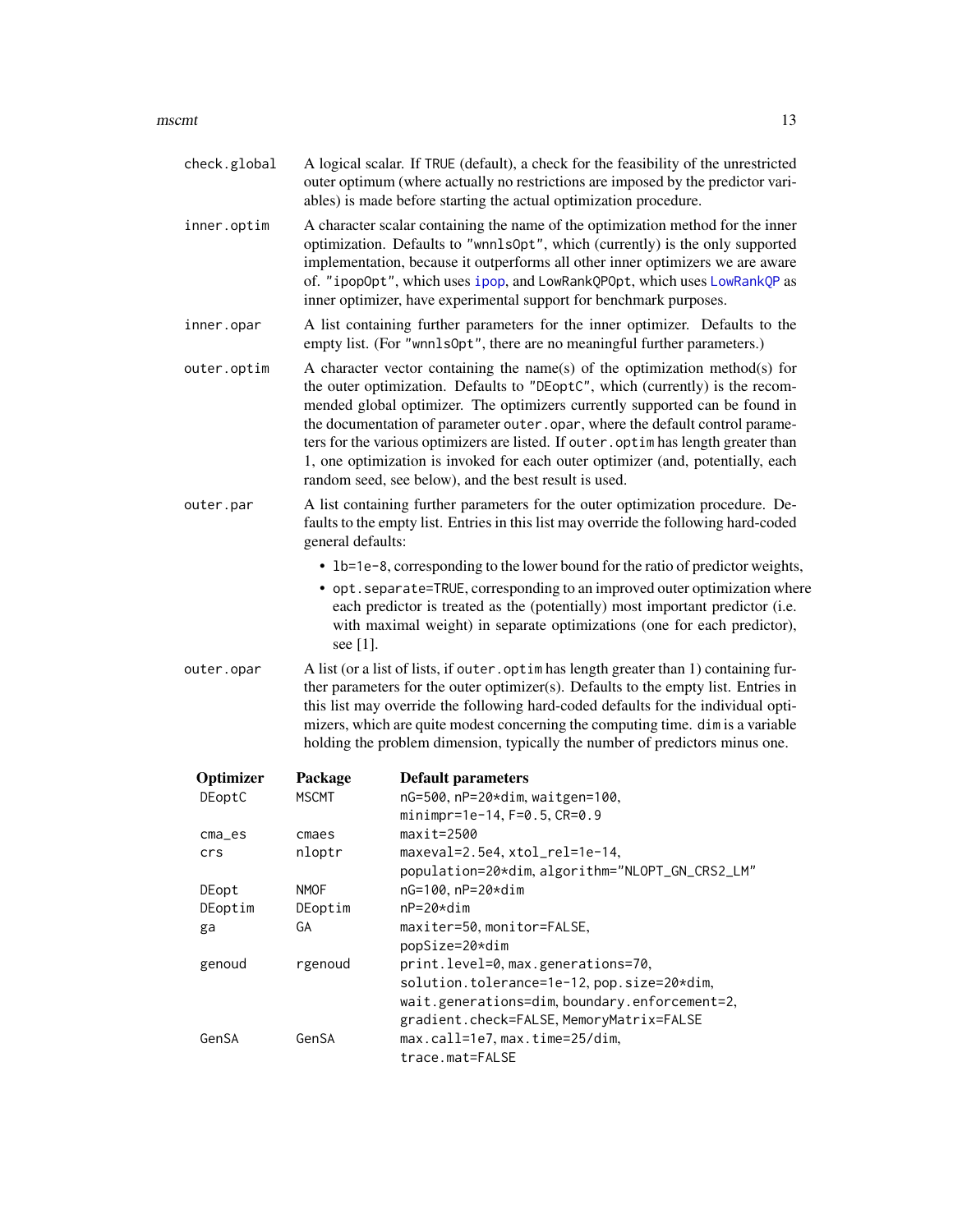| 14  | mscmt |
|-----|-------|
| . . |       |

| hydroPS0<br>isres                                               | hydroPS0<br>nloptr                                                      | maxit=300, reltol=1e-14, npart=3*dim<br>maxeval=2e4, xtol_rel=1e-14,<br>population=20*dim, algorithm="NLOPT_GN_ISRES"                                                                                                                                                               |
|-----------------------------------------------------------------|-------------------------------------------------------------------------|-------------------------------------------------------------------------------------------------------------------------------------------------------------------------------------------------------------------------------------------------------------------------------------|
| malschains<br>nlminbOpt<br>optimOpt<br>PSopt<br>psoptim<br>soma | Rmalschains<br>MSCMT/stats<br>MSCMT/stats<br><b>NMOF</b><br>pso<br>soma | popsize=20*dim, maxEvals=25000<br>nrandom=30<br>nrandom=25<br>nG=100, nP=20*dim<br>$maxit=700$<br>nMigrations=100                                                                                                                                                                   |
|                                                                 |                                                                         | If outer opar is a list of lists, its names must correspond to (a subset of) the<br>outer optimizers chosen in outer.optim.                                                                                                                                                         |
| std.v                                                           | lowed.                                                                  | A character scalar containing one of the function names "sum", "mean", "min",<br>or "max" for the standardization of the predictor weights (weights are divided<br>by std. v(weights) before reporting). Defaults to "sum", partial matching al-                                    |
| alpha                                                           | dependent variables.                                                    | A numerical vector with weights for the dependent variables in an MSCMT<br>optimization or NULL (default). If not NULL, the length of alpha must agree<br>with the number of dependent variables, NULL is equivalent to weight 1 for all                                            |
| beta                                                            |                                                                         | Either NULL (default), a numerical vector, or a list. If beta is a numerical vector<br>or a list, its length must agree with the number of dependent variables.                                                                                                                     |
|                                                                 |                                                                         | • If beta is a numerical vector, the ith dependent variable is discounted with<br>discount factor beta[i] (the observations of the dependent variables must<br>thus be in chronological order!).                                                                                    |
|                                                                 |                                                                         | • If beta is a list, the components of beta must be numerical vectors with<br>lengths corresponding to the numbers of observations for the individual<br>dependent variables. These observations are then multiplied with the corre-<br>sponding component of beta.                 |
| gamma                                                           |                                                                         | Either NULL (default), a numerical vector, or a list. If gamma is a numerical vector<br>or a list, its length must agree with the number of predictor variables.                                                                                                                    |
|                                                                 |                                                                         | • If gamma is a numerical vector, the output of agg. fns[i] applied to the ith<br>predictor variable is discounted with discount factor gamma[i] (the output<br>of agg. fns[i] must therefore be in chronological order!).                                                          |
|                                                                 |                                                                         | • If gamma is a list, the components of gamma must be numerical vectors with<br>lengths corresponding to the lengths of the output of agg. fns for the indi-<br>vidual predictor variables. The output of agg. fns is then multiplied with<br>the corresponding component of gamma. |
| return.ts                                                       |                                                                         | A logical scalar. If TRUE (default), most results are converted to time series.                                                                                                                                                                                                     |
| single.v                                                        |                                                                         | A logical scalar. If FALSE (default), a selection of feasible (optimal!) predictor<br>weight vectors is generated. If TRUE, the one optimal weight vector which has<br>maximal order statistics is generated to facilitate cross validation studies.                                |
| verbose                                                         |                                                                         | A logical scalar. If TRUE (default), output is verbose.                                                                                                                                                                                                                             |
| debug                                                           |                                                                         | A logical scalar. If TRUE, output is very verbose. Defaults to FALSE.                                                                                                                                                                                                               |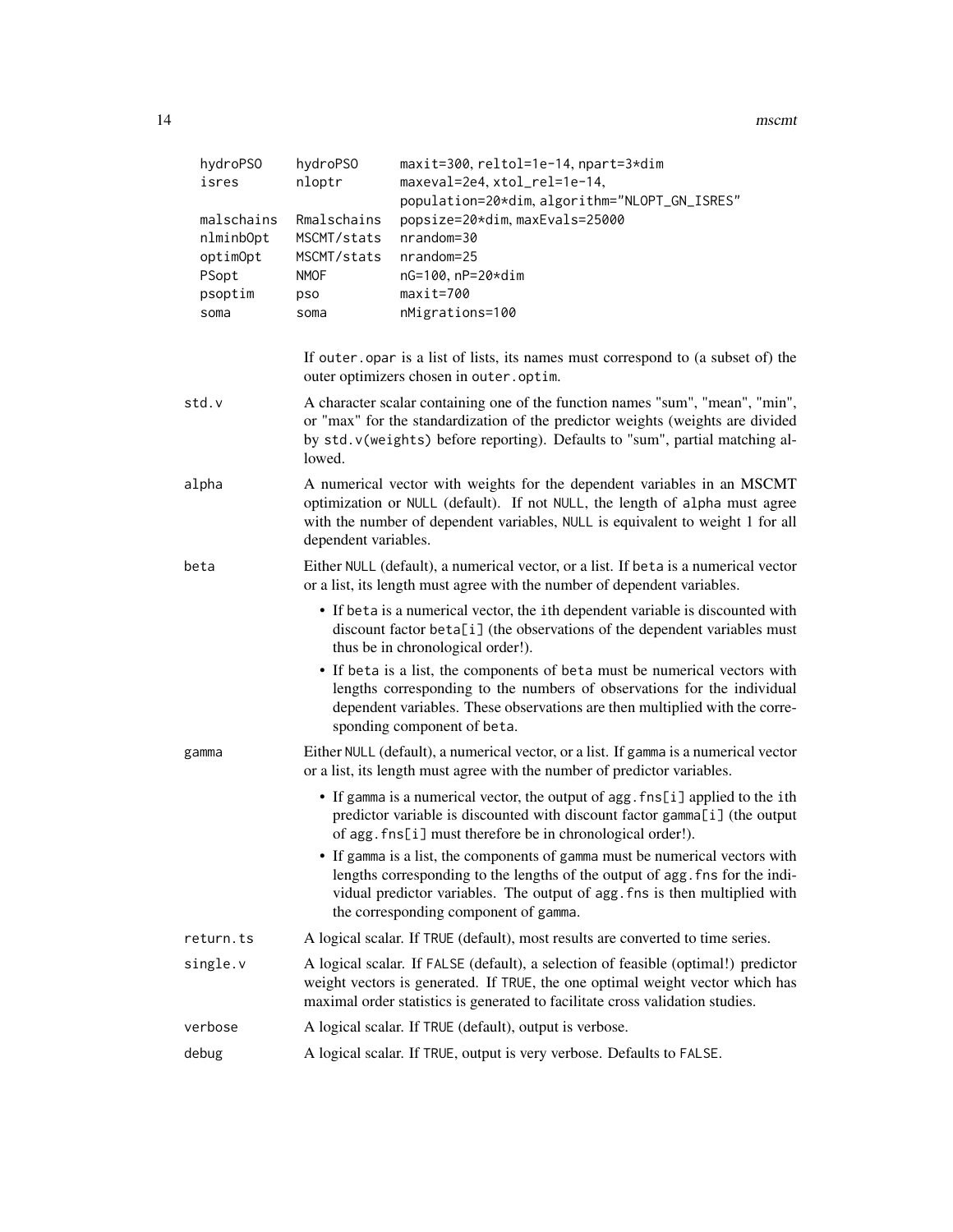#### <span id="page-14-0"></span> $\frac{15}{15}$

| seed                 | A numerical vector or NULL. If not NULL, the random number generator is ini-<br>tialized with the elements of seed via set. seed(seed) (see Random) before<br>calling the optimizer, performing repeated optimizations (and staying with the<br>best) if seed has length greater than 1. Defaults to NULL. If not NULL, the seeds<br>int.seed (default: 53058) and unif.seed (default: 812821) for genoud are<br>also initialized to the corresponding element of seed, but this can be overridden<br>with the list elements int. seed and unif. seed of (the corresponding element<br>of) outer.opar. |
|----------------------|--------------------------------------------------------------------------------------------------------------------------------------------------------------------------------------------------------------------------------------------------------------------------------------------------------------------------------------------------------------------------------------------------------------------------------------------------------------------------------------------------------------------------------------------------------------------------------------------------------|
| c1                   | NULL (default) or an object of class cluster obtained by makeCluster of pack-<br>age parallel. Repeated estimations (see outer. optim and seed) and placebo<br>studies will make use of the cluster c1 (if not NULL).                                                                                                                                                                                                                                                                                                                                                                                  |
| times.pred.training  |                                                                                                                                                                                                                                                                                                                                                                                                                                                                                                                                                                                                        |
|                      | A matrix with two rows (containing start times in the first and end times in<br>the second row) and one column for each predictor variable, where the column<br>names must exactly match the names of the corresponding predictor variables<br>(or NULL by default). If not NULL, times.pred.training defines training peri-<br>ods for cross-validation applications. For the format of the start and end times,<br>see the documentation of parameter times.pred.                                                                                                                                    |
| times.dep.validation |                                                                                                                                                                                                                                                                                                                                                                                                                                                                                                                                                                                                        |
|                      | A matrix with two rows (containing start times in the first and end times in the<br>second row) and one column for each dependent variable, where the column<br>names must exactly match the names of the corresponding dependent variables<br>(or NULL by default). If not NULL, times.dep.validation defines validation<br>period(s) for cross-validation applications. For the format of the start and end<br>times, see the documentation of parameter times.dep.                                                                                                                                  |
| v.special            | integer vector containing indices of important predictors with special treatment<br>(see below). Defaults to the empty set.                                                                                                                                                                                                                                                                                                                                                                                                                                                                            |
| cv.alpha             | numeric scalar containing the minimal proportion (of the maximal feasible weight)<br>for the weights of the predictors selected by v. special. Defaults to 0.                                                                                                                                                                                                                                                                                                                                                                                                                                          |
| spec.search.treated  |                                                                                                                                                                                                                                                                                                                                                                                                                                                                                                                                                                                                        |
|                      | A logical scalar. If TRUE, a specification search (for the optimal set of included<br>predictors) is done for the treated unit. Defaults to FALSE.                                                                                                                                                                                                                                                                                                                                                                                                                                                     |
| spec.search.placebos |                                                                                                                                                                                                                                                                                                                                                                                                                                                                                                                                                                                                        |
|                      | A logical scalar. If TRUE, a specification search (for the optimal set of included<br>predictors) is done for the control unit. Defaults to FALSE.                                                                                                                                                                                                                                                                                                                                                                                                                                                     |
| <b>Details</b>       |                                                                                                                                                                                                                                                                                                                                                                                                                                                                                                                                                                                                        |

mscmt combines, if necessary, the preparation of the raw data (which is expected to be in "list" format, possibly after conversion from a data. frame with function [listFromLong](#page-8-1)) and the call to the appropriate MSCMT optimization procedures (depending on the input parameters). For details on the input parameters alpha, beta, and gamma, see [1]. For details on cross-validation, see [2].

#### Value

An object of class "mscmt", which is essentially a list containing the results of the estimation and, if applicable, the placebo study. The most important list elements are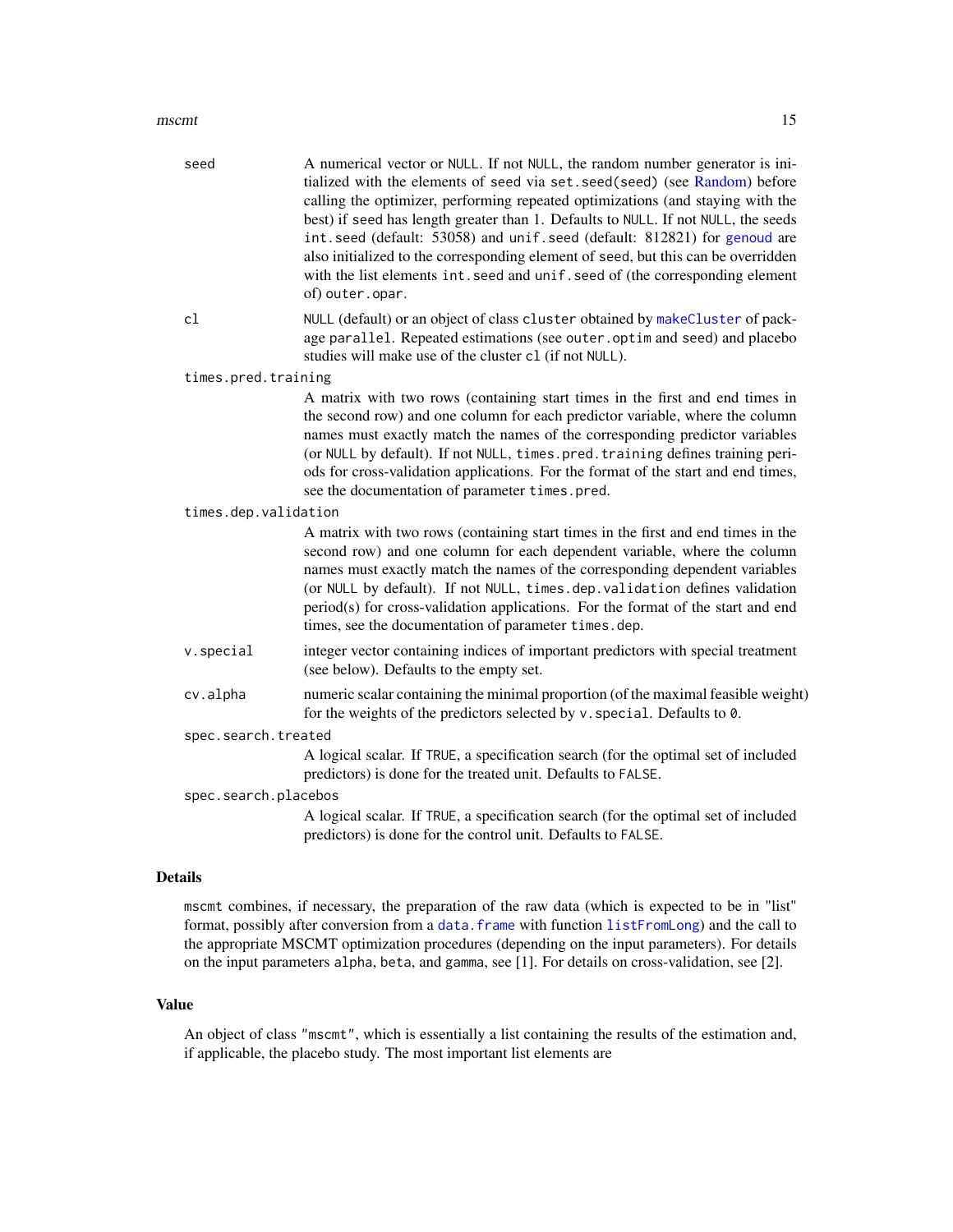- <span id="page-15-0"></span>• the weight vector w for the control units,
- a matrix v with weight vectors for the predictors in its columns,
- scalars loss.v and rmspe with the dependent loss and its square root,
- a vector loss.w with the predictor losses corresponding to the various weight vectors in the columns of v,
- a matrix predictor.table containing aggregated statistics of predictor values (similar to list element tab.pred of function [synth.tab](#page-0-0) of package 'Synth'),
- a list of multivariate time series combined containing, for each dependent and predictor variable, a multivariate time series with elements treated for the actual values of the treated unit, synth for the synthesized values, and gaps for the differences.

Placebo studies produce a list containing individual results for each unit (as treated unit), starting with the original treated unit, as well as a list element named placebo with aggregated results for each dependent and predictor variable.

If times.pred.training and times.dep.validation are not NULL, a cross-validation is done and a list of elements cv with the results of the cross-validation period and main with the results of the main period is returned.

#### References

[1] Becker M, Klößner S (2018). "Fast and Reliable Computation of Generalized Synthetic Controls." *Econometrics and Statistics*, 5, 1–19. [https://doi.org/10.1016/j.ecosta.2017.08.](https://doi.org/10.1016/j.ecosta.2017.08.002) [002](https://doi.org/10.1016/j.ecosta.2017.08.002).

[2] Becker M, Klößner S, Pfeifer G (2018). "Cross-Validating Synthetic Controls." *Economics Bulletin*, 38, 603-609. Working Paper, [http://www.accessecon.com/Pubs/EB/2018/Volume38/](http://www.accessecon.com/Pubs/EB/2018/Volume38/EB-18-V38-I1-P58.pdf) [EB-18-V38-I1-P58.pdf](http://www.accessecon.com/Pubs/EB/2018/Volume38/EB-18-V38-I1-P58.pdf).

#### Examples

## Not run: ## for examples, see the package vignettes: browseVignettes(package="MSCMT")

## End(Not run)

<span id="page-15-1"></span>plot.mscmt *Plotting Results of MSCMT*

#### Description

plot.mscmt plots results of mscmt.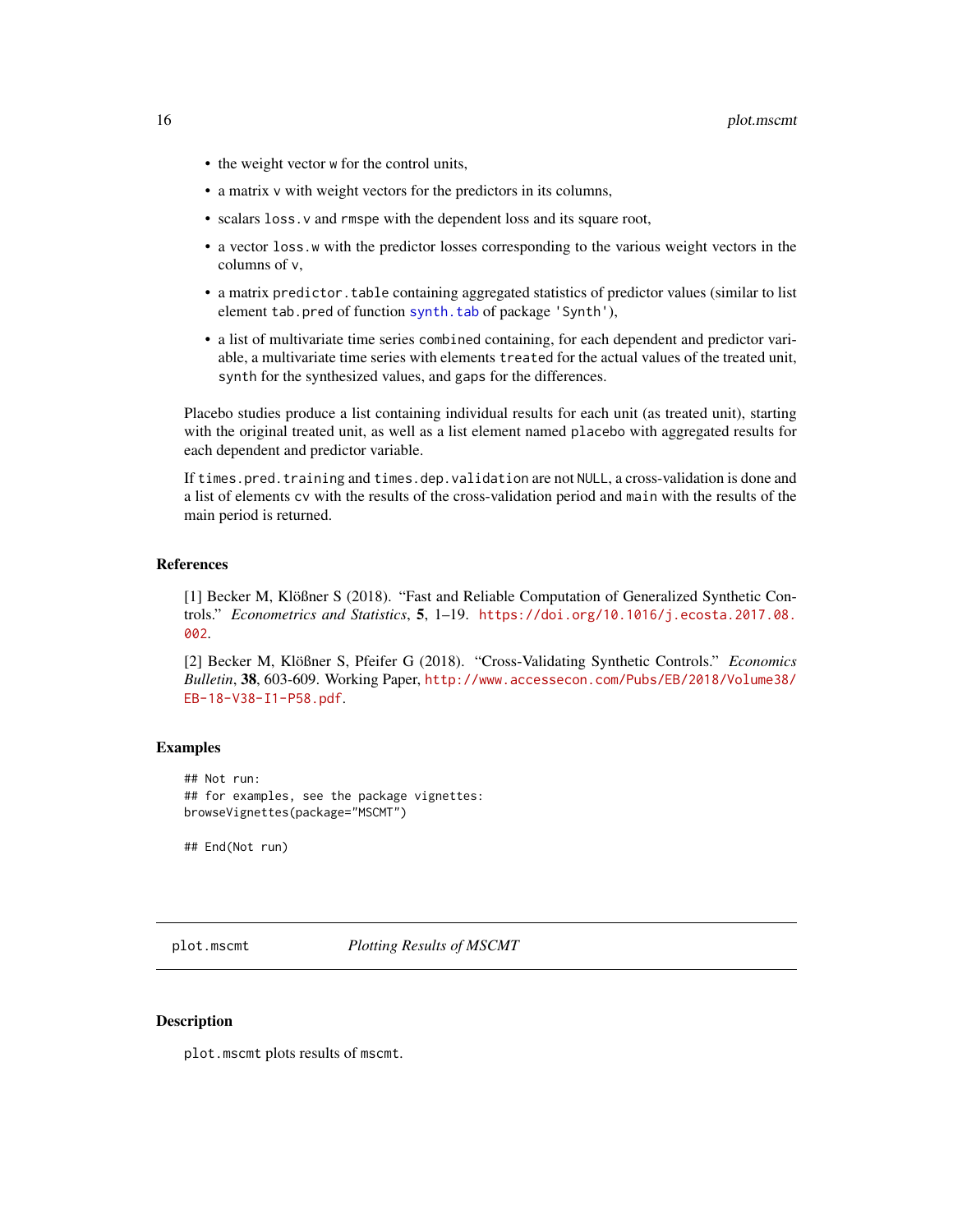### <span id="page-16-0"></span>plot.mscmt 17

#### Usage

```
## S3 method for class 'mscmt'
plot(x, what, type = c("gaps", "comparison",
  "placebo.gaps", "placebo.data"), treatment.time, zero.line = TRUE,
 ylab, xlab = "Date", main, sub, col, lty, lwd, legend = TRUE,
 bw = FALSE, ...)
```
# Arguments

| X              | An object of class "mscmt", usually obtained as the result of a call to function<br>mscmt.                                                                                                                                                                         |
|----------------|--------------------------------------------------------------------------------------------------------------------------------------------------------------------------------------------------------------------------------------------------------------------|
| what           | A character scalar. Name of the variable to be plotted. If missing, the (first)<br>dependent variable will be used.                                                                                                                                                |
| type           | A character scalar denoting the type of the plot containing either "gaps", "comparison",<br>"placebo.gaps", or "placebo.data". Partial matching allowed, defaults to<br>"placebo.gaps", if results of a placebo study are present, and to "gaps", else.            |
| treatment.time | An optional numerical scalar. If not missing, a vertical dotted line at the given<br>point in time is included in the plot. treatment. time is measured in years,<br>but may as well be a decimal number to reflect treatment times different from<br>January 1st. |
| zero.line      | A logical scalar. If TRUE (default), a horizontal dotted line (at zero level) is<br>plotted for "gaps" and "placebo" plots.                                                                                                                                        |
| ylab           | Optional label for the y-axis, automatically generated if missing.                                                                                                                                                                                                 |
| xlab           | Optional label for the x-axis, defaults to "Date".                                                                                                                                                                                                                 |
| main           | Optional main title for the plot, automatically generated if missing.                                                                                                                                                                                              |
| sub            | Optional subtitle for the plot. If missing, the subtitle is generated automatically<br>for "comparison" and "gaps" plots.                                                                                                                                          |
| col            | Optional character vector with length corresponding to the number of units.<br>Contains the colours for the different units, automatically generated if missing.                                                                                                   |
| lty            | Optional numerical vector with length corresponding to the number of units.<br>Contains the line types for the different units, automatically generated if miss-<br>ing.                                                                                           |
| lwd            | Optional numerical vector with length corresponding to the number of units.<br>Contains the line widths for the different units, automatically generated if miss-<br>ing.                                                                                          |
| legend         | A logical scalar. If TRUE (default), a legend is included in the plot.                                                                                                                                                                                             |
| bw             | A logical scalar. If FALSE (default), the automatically generated colours and line<br>types are optimized for a colour plot, if TRUE, the automatic colours and line<br>types are set for a black and white plot.                                                  |
| $\cdots$       | Further optional parameters for the underlying plot function.                                                                                                                                                                                                      |

# Details

A unified basic plot function for gaps plots, comparison of treated and synthetic values, as well as plots for placebo studies. Consider using [ggplot.mscmt](#page-3-1) instead, which is the preferred plot method and has more functionality than [plot.mscmt](#page-15-1).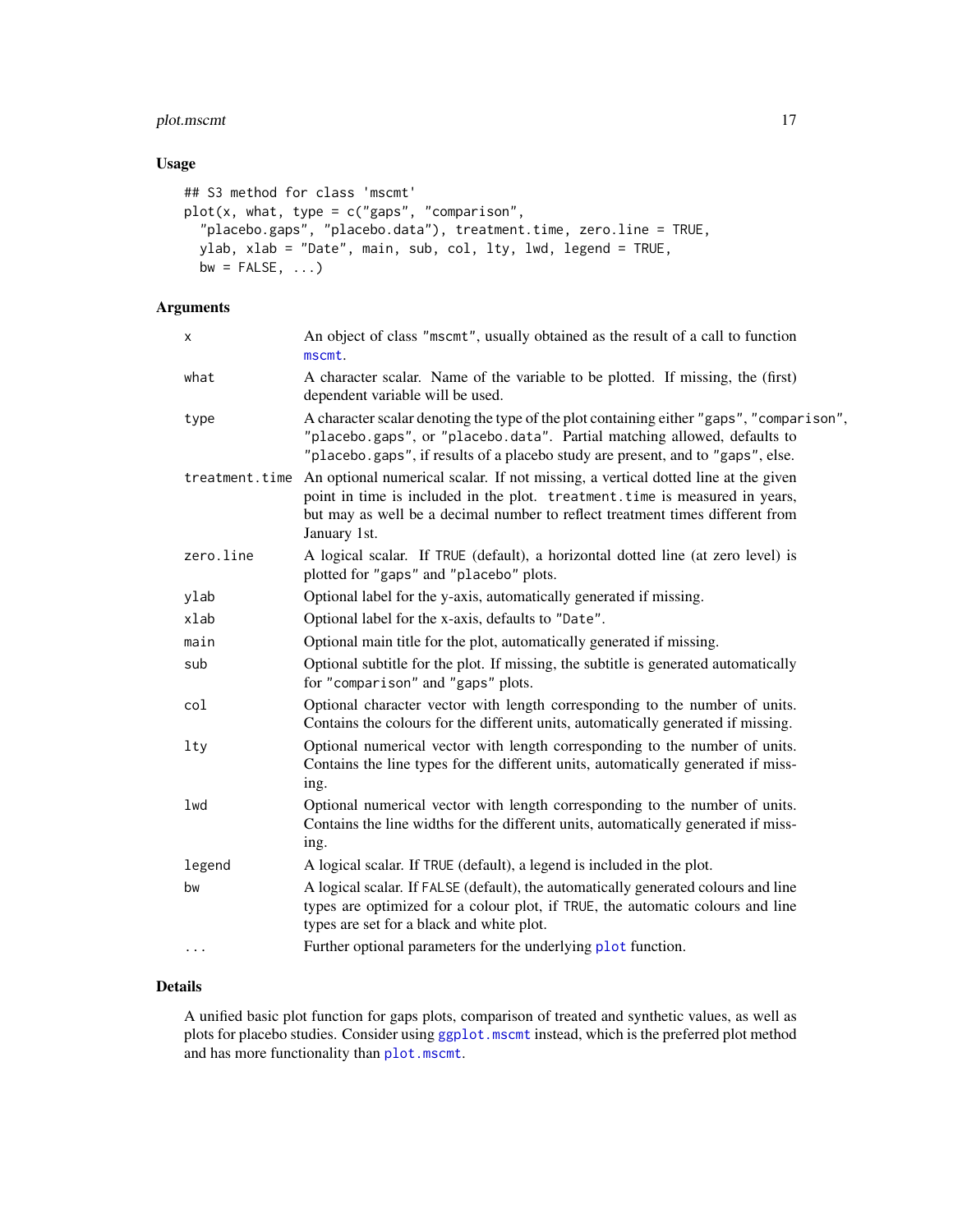<span id="page-17-0"></span>18 **ppratio** 

# Value

Nothing useful (function is called for its side effects).

ppratio *Post-pre-(r)mspe-ratios for placebo studies*

# Description

ppratio calculates post-to-pre-(r)mspe-ratios for placebo studies.

# Usage

```
ppratio(x, what, range.pre, range.post, type = c("rmspe", "mspe"),
  return. all = FALSE)
```
# Arguments

| X          | An object of class "mscmt", usually obtained as the result of a call to function<br>mscmt.                                                                                                                                                                  |
|------------|-------------------------------------------------------------------------------------------------------------------------------------------------------------------------------------------------------------------------------------------------------------|
| what       | A character vector. Name of the variable to be considered. If missing, the (first)<br>dependent variable will be used.                                                                                                                                      |
| range.pre  | A vector of length 2 defining the range of the pre-treatment period with start and<br>end time given as                                                                                                                                                     |
|            | • annual dates, if the format of start/end time is "dddd", e.g. "2016",<br>• quarterly dates, if the format of start/end time is "ddddQd", e.g. "2016Q1",<br>• monthly dates, if the format of start/end time is "dddd?dd", e.g. "2016/03"<br>or "2016-10", |
|            | corresponding to the format of the respective column of the times. dep argu-<br>ment of mscmt. If missing, the corresponding column of times.dep will be<br>used.                                                                                           |
| range.post | A vector of length 2 defining the range of the post-treatment period with start<br>and end time given as                                                                                                                                                    |
|            | • annual dates, if the format of start/end time is "dddd", e.g. "2016",<br>• quarterly dates, if the format of start/end time is "ddddQd", e.g. "2016Q1",<br>• monthly dates, if the format of start/end time is "dddd?dd", e.g. "2016/03"<br>or "2016-10", |
|            | corresponding to the format of the respective column of the times. dep argu-<br>ment of mscmt. Will be guessed if missing.                                                                                                                                  |
| type       | A character string. Either rmspe (default) or mspe. Selects whether root mean<br>squared errors or mean squared errors are calculated.                                                                                                                      |
| return.all | A logical scalar. If FALSE (default), only the (named) vector of post-pre-(r)mspe-<br>ratios is returned, if TRUE, a three-column matrix with pre- and post-treatment<br>(r)mspe's as well as the post-pre-ratios will be returned.                         |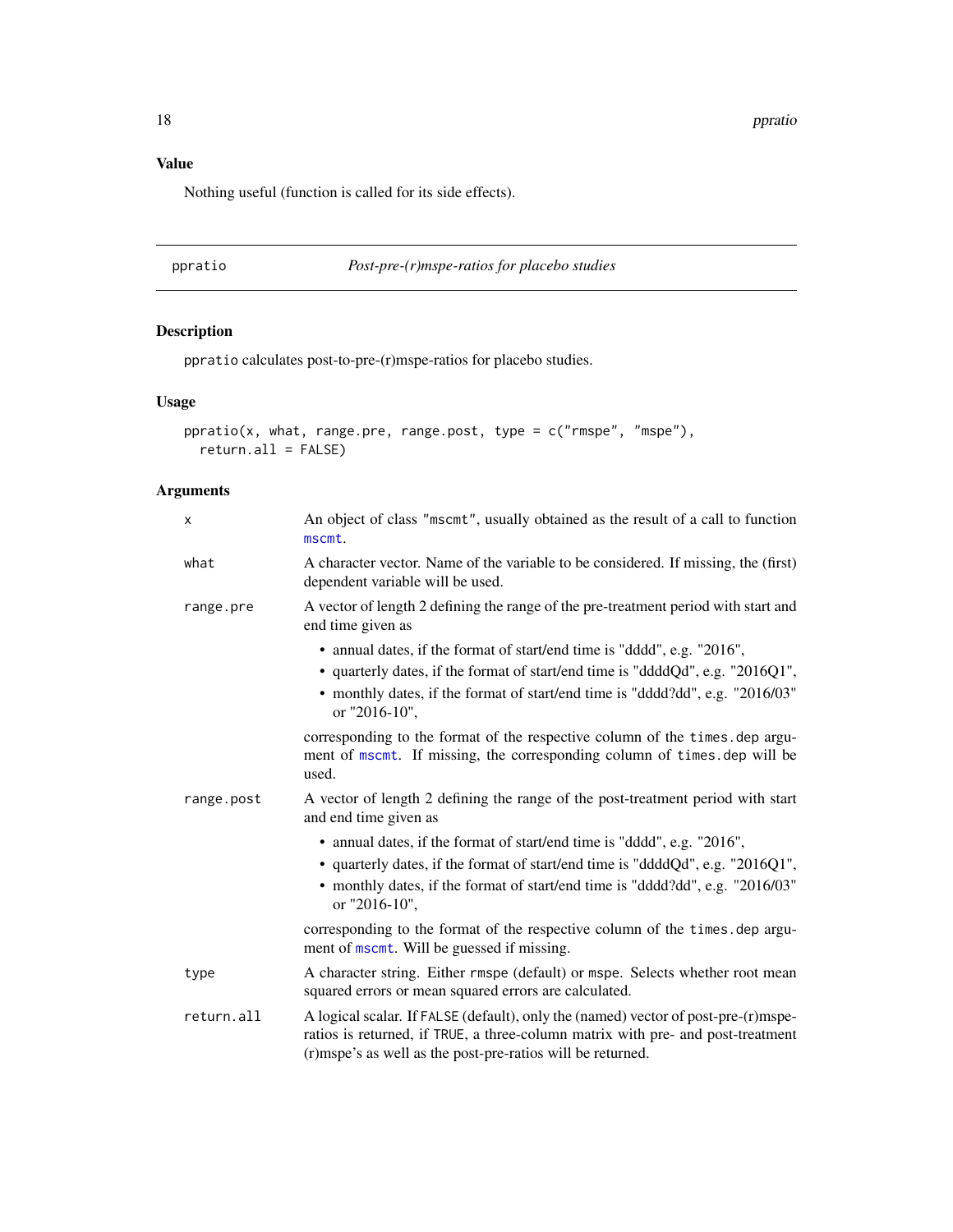### <span id="page-18-0"></span>print.mscmt 19

### Details

ppratio calculates post-to-pre-(r)mspe-ratios for placebo studies based on Synthetic Control Methods.

# Value

If return.all is FALSE, a (named) vector of post-pre-(r)mspe-ratios. If return.all is TRUE, a matrix with three columns containing the pre-treatment (r)mspe, the post-treatment (r)mspe, and the post-pre-ratio.

<span id="page-18-1"></span>print.mscmt *Printing Results of MSCMT*

#### Description

print.mscmt prints results of mscmt.

#### Usage

## S3 method for class 'mscmt'  $print(x, \ldots)$ 

### Arguments

| $\mathsf{X}$            | An object of class "mscmt", usually obtained as the result of a call to function<br>mscmt.     |
|-------------------------|------------------------------------------------------------------------------------------------|
| $\cdot$ $\cdot$ $\cdot$ | Further arguments to be passed to or from other methods. They are ignored in<br>this function. |

#### Details

A human-readable summary of mscmt's results.

#### Value

Nothing useful (function is called for its side effects).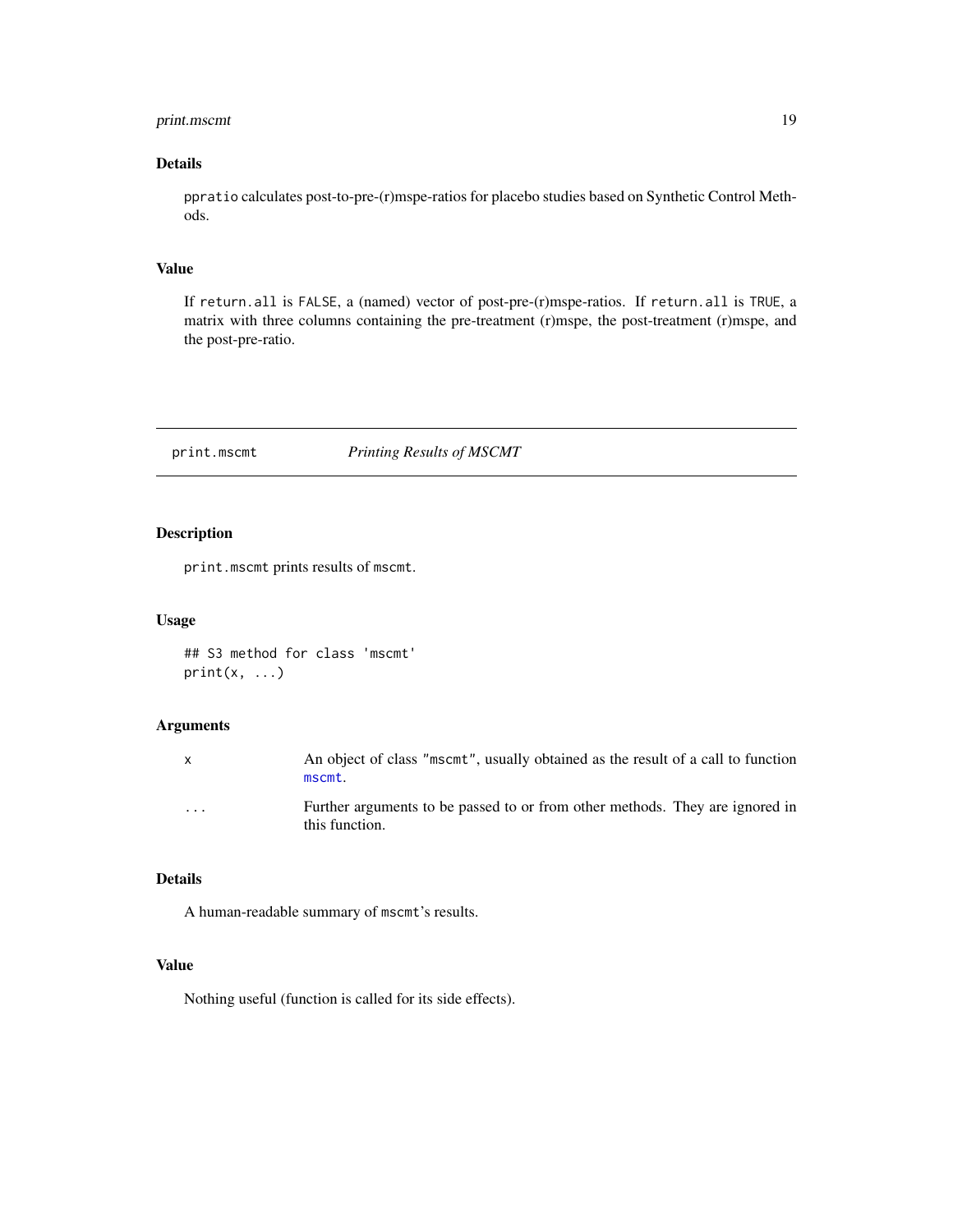### <span id="page-19-0"></span>Description

pvalue calculates p-values for placebo studies.

### Usage

```
pvalue(x, what, range.pre, range.post, alternative = c("two.sided",
  "less", "greater"), exclude.ratio = Inf, ratio.type = c("rmspe",
  "mspe"))
```
# Arguments

| X             | An object of class "mscmt", usually obtained as the result of a call to function<br>mscmt.                                                                                                                                                                  |
|---------------|-------------------------------------------------------------------------------------------------------------------------------------------------------------------------------------------------------------------------------------------------------------|
| what          | A character vector. Name of the variable to be considered. If missing, the (first)<br>dependent variable will be used.                                                                                                                                      |
| range.pre     | A vector of length 2 defining the range of the pre-treatment period with start and<br>end time given as                                                                                                                                                     |
|               | • annual dates, if the format of start/end time is "dddd", e.g. "2016",<br>• quarterly dates, if the format of start/end time is "ddddQd", e.g. "2016Q1",<br>• monthly dates, if the format of start/end time is "dddd?dd", e.g. "2016/03"<br>or "2016-10", |
|               | corresponding to the format of the respective column of the times. dep argu-<br>ment of mscmt. If missing, the corresponding column of times.dep will be<br>used.                                                                                           |
| range.post    | A vector of length 2 defining the range of the post-treatment period with start<br>and end time given as                                                                                                                                                    |
|               | • annual dates, if the format of start/end time is "dddd", e.g. "2016",                                                                                                                                                                                     |
|               | • quarterly dates, if the format of start/end time is "ddddQd", e.g. "2016Q1",                                                                                                                                                                              |
|               | • monthly dates, if the format of start/end time is "dddd?dd", e.g. "2016/03"<br>or "2016-10",                                                                                                                                                              |
|               | corresponding to the format of the respective column of the times. dep argu-<br>ment of mscmt. Will be guessed if missing.                                                                                                                                  |
| alternative   | A character string giving the alternative of the test. Either "two.sided" (de-<br>fault), "less", or "greater".                                                                                                                                             |
| exclude.ratio | A numerical scalar (default: Inf). Control units with a pre-treatment-(r)mspe of<br>more than exclude.ratio times the pre-treatment-(r)mspe of the treated unit<br>are excluded from the calculations of the p-value.                                       |
| ratio.type    | A character string. Either rmspe (default) or mspe. Selects whether root mean<br>squared errors or mean squared errors are calculated.                                                                                                                      |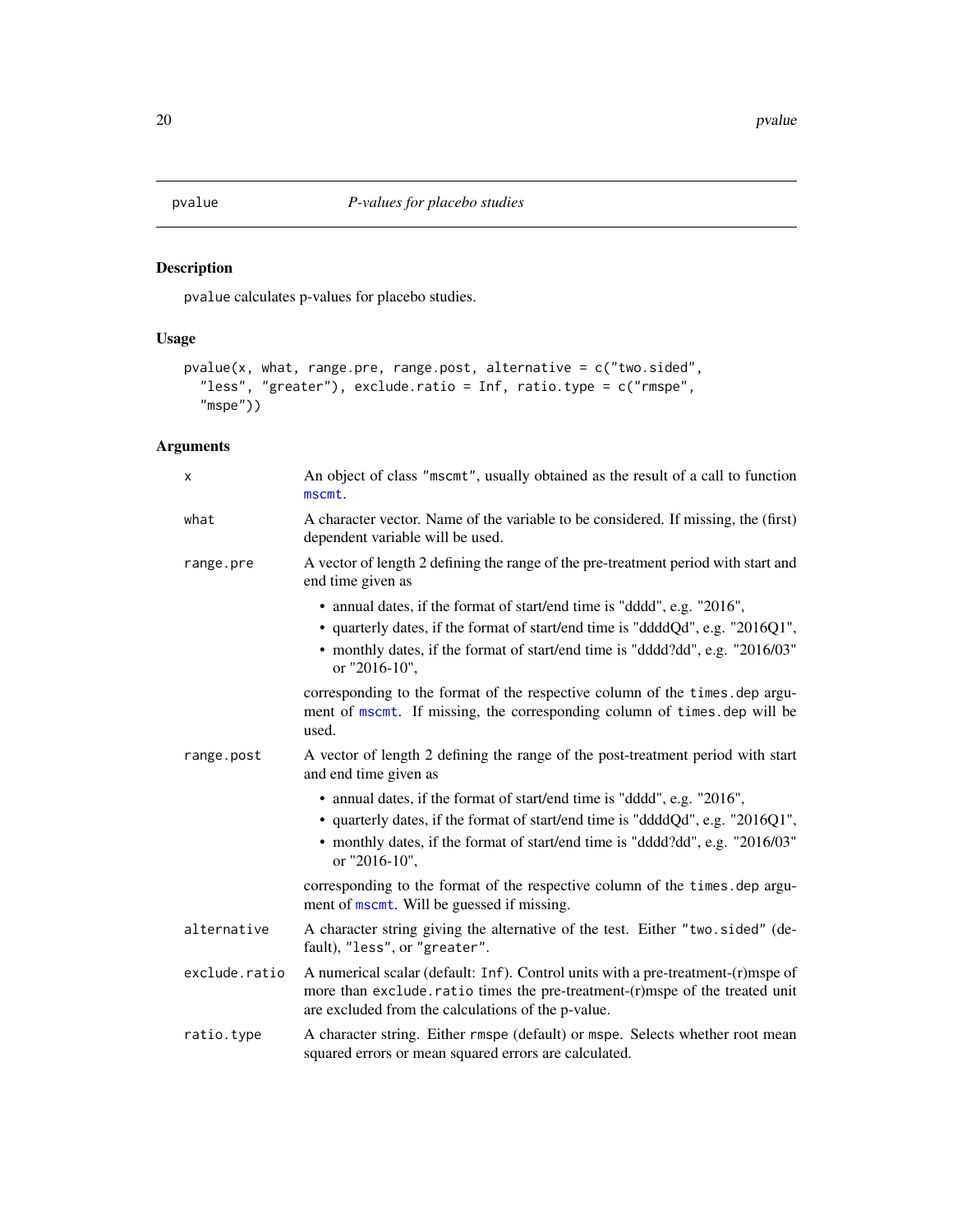#### pvalue 21 and 22 and 22 and 22 and 22 and 23 and 23 and 23 and 24 and 25 and 26 and 27 and 27 and 27 and 27 and 27 and 27 and 27 and 27 and 27 and 27 and 27 and 27 and 27 and 27 and 27 and 27 and 27 and 27 and 27 and 27 an

# Details

pvalue calculates p-values for placebo studies based on Synthetic Control Methods.

### Value

A time series containing the p-values for the post-treatment periods.

# Examples

```
## Not run:
## for an example, see the main package vignette:
vignette("WorkingWithMSCMT",package="MSCMT")
```
## End(Not run)